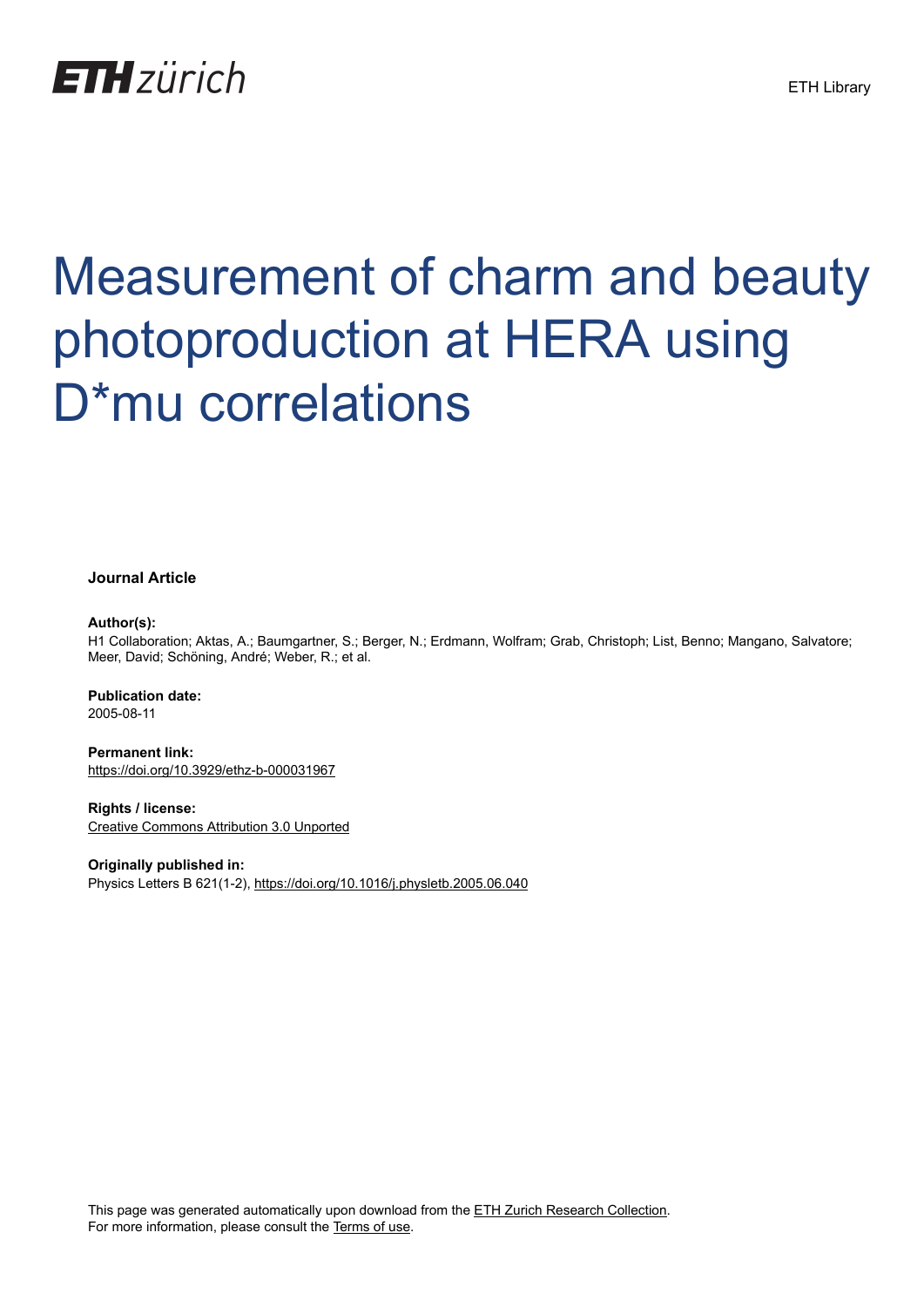

Available online at www.sciencedirect.com



PHYSICS LETTERS B

Physics Letters B 621 (2005) 56–71

[www.elsevier.com/locate/physletb](http://www.elsevier.com/locate/physletb)

# Measurement of charm and beauty photoproduction at HERA using  $D^* \mu$  correlations

# H1 Collaboration

A. Aktas<sup>[j](#page-3-0)</sup>, V. Andreev<sup>[z](#page-3-0)</sup>, T. Anthonis<sup>[d](#page-2-0)</sup>, S. Aplin<sup>j</sup>, A. Asmone<sup>ah</sup>, A. Astvatsatourov<sup>d</sup>, A. Babaev<sup>[y](#page-3-0)</sup>, S. Backovic<sup>ae</sup>, J. Bähr<sup>am</sup>, A. Baghdasaryan<sup>al</sup>, P. Baranov<sup>[z](#page-3-0)</sup>, E. Barrelet<sup>ad</sup>, W. Bartel<sup>[j](#page-3-0)</sup>, S. Baudrand <sup>ab</sup>, S. Baumgartner <sup>an</sup>, J. Becker <sup>ao</sup>, M. Beckingham<sup>j</sup>, O. Behnke <sup>m</sup>, O. Behrendt<sup>[g](#page-3-0)</sup>, A. Belousov<sup>[z](#page-3-0)</sup>, Ch. Berger<sup>[a](#page-2-0)</sup>, N. Berger<sup>an</sup>, J.C. Bizot<sup>ab</sup>, M.-O. Boeni[g](#page-3-0)<sup>g</sup>, V. Boudry<sup>ac</sup>, J. Bracinik<sup>aa</sup>, G. Brandt<sup>m</sup>, V. Brisson<sup>ab</sup>, D.P. Brown<sup>[j](#page-3-0)</sup>, D. Bruncko<su[p](#page-3-0)>p</sup>, F.W. Büsser<sup>[k](#page-3-0)</sup>, A. Bunyatyan <sup>[l](#page-3-0),al</sup>, G. Buschhorn <sup>aa</sup>, L. B[y](#page-3-0)stritskaya <sup>y</sup>, A.J. Campbell<sup>[j](#page-3-0)</sup>, S. C[a](#page-2-0)ron<sup>a</sup>, F. Cassol-Brunner<sup>[v](#page-3-0)</su[p](#page-3-0)>, K. Cerny<sup>ag</sup>, V. Cerny<sup>p,[6](#page-4-0)</sup>, V. Chekelian [aa,](#page-3-0) J.G. Contr[e](#page-2-0)ras W, J.A. Co[u](#page-3-0)ghlan <sup>e</sup>, B.E. Cox <sup>u</sup>, G. Cozz[i](#page-3-0)ka <sup>i</sup>, J. Cvach [af,](#page-3-0) J.B. Dainton<sup>[r](#page-3-0)</sup>, W.D. Dau<sup>[o](#page-3-0)</sup>, K. Daum<sup>[ak](#page-3-0),[2](#page-4-0)</sup>, B. Delcourt<sup>ab</sup>, R. Demirchyan<sup>al</sup>, A. De Roeck<sup>[j](#page-3-0),[4](#page-4-0)</sup>, K. Desch<sup>[k](#page-3-0)</sup>, E.A. De Wolf<sup>[d](#page-2-0)</sup>, C. Diaconu<sup>[v](#page-3-0)</sup>, V. Dodonov<sup>1</sup>, A. Dubak<sup>[ae](#page-3-0),[5](#page-4-0)</sup>, G. Eckerlin<sup>[j](#page-3-0)</sup>, V. Efremenko<sup>[y](#page-3-0)</sup>, S. Egli<sup>aj</sup>, R. Eichler<sup>aj</sup>, F. Eisele<sup>m</sup>, M. Ellerbrock<sup>m</sup>, E. Elsen<sup>[j](#page-3-0)</sup>, W. Erdmann<sup>an</sup>, S. Essenov<sup>[y](#page-3-0)</sup>, A. Falkewicz<sup>[f](#page-2-0)</sup>, P.J.W. Faulkner<sup>[c](#page-2-0)</sup>, L. Favart<sup>[d](#page-2-0)</sup>, A. Fedotov<sup>[y](#page-3-0)</sup>, R. Felst<sup>[j](#page-3-0)</sup>, J. Ferencei<sup>j</sup>, L. Fin[k](#page-3-0)e<sup>k</sup>, M. Fleischer<sup>j</sup>, P. Fleischmann<sup>j</sup>, Y.H. Fleming<sup>[j](#page-3-0)</sup>, G. Flucke<sup>j</sup>, A. Fomenko<sup>[z](#page-3-0)</sup>, I. Foresti<sup>ao</sup>, J. Formánek<sup>ag</sup>, G. Franke<sup>j</sup>, G. Frising<sup>[a](#page-2-0)</sup>, T. F[r](#page-3-0)isson<sup>ac</sup>, E. Gabathuler<sup>r</sup>, E. Garutti<sup>[j](#page-3-0)</sup>, J. Gayler<sup>j</sup>, R. Gerhards<sup>j</sup>, C. Gerlich<sup>m</sup>, S. Ghazar[y](#page-3-0)an<sup>al</sup>, S. Ginzburgskaya<sup>y</sup>, A. Glazov<sup>[j](#page-3-0)</sup>, I. Glushkov<sup>am</sup>, L. Goerlich<sup>[f](#page-2-0)</sup>, M. Goettlich<sup>[j](#page-3-0)</sup>, N. Gogitid[z](#page-3-0)e<sup>z</sup>, S. Gorbouno[v](#page-3-0)<sup>am</sup>, C. Goyon<sup>v</sup>, C. Grab<sup>an</sup>, T. G[r](#page-3-0)een[s](#page-3-0)haw<s[u](#page-3-0)p>r</sup>, M. Gregori<sup>s</sup>, G. Grindhammer<sup>aa</sup>, C. Gwilliam<sup>u</sup>, D. Haidt<sup>[j](#page-3-0)</sup>, L. Hajduk<sup>[f](#page-2-0)</sup>, J. Haller<sup>m</sup>, M. Hansson<sup>[t](#page-3-0)</sup>, G. Heinzelmann<sup>[k](#page-3-0)</sup>, R.C.W. Henderson<sup>[q](#page-3-0)</sup>, H. Henschel<sup>am</sup>, O. Henshaw<sup>[c](#page-2-0)</sup>, G. Herrera<sup>[x](#page-3-0)</sup>, M. Hildebrandt<sup>aj</sup>, K.H. Hiller<sup>am</sup>, D. Hoffmann<sup>[v](#page-3-0)</sup>, R. Horisberger<s[u](#page-3-0)p>aj</sup>, A. Hovhannisyan<sup>al</sup>, M. Ibbotson<sup>u</sup>, M. Ismail<sup>u</sup>, M. Jacquet<sup>ab</sup>, L. Janauschek <sup>aa</sup>, X. Janssen <sup>[j](#page-3-0)</sup>, V. Jemanov <sup>[k](#page-3-0)</sup>, L. Jönsson <sup>[t](#page-3-0)</sup>, D.P. Johnson <sup>[d](#page-2-0)</sup>, H. Jung <sup>t, j</sup>, M. Kapic[h](#page-3-0)ine <sup>h</sup>, M. Karlsson <sup>[t](#page-3-0)</sup>, J. Katzy <sup>[j](#page-3-0)</sup>, N. Keller <sup>ao</sup>, I.R. Kenyon <sup>[c](#page-2-0)</sup>, C. Kiesling <sup>aa</sup>, M. Klein<sup>am</sup>, C. Kleinwort<sup>[j](#page-3-0)</sup>, T. Klimkovich<sup>j</sup>, T. Kluge<sup>j</sup>,

0370-2693 © 2005 Elsevier B.V. Open access under [CC BY license.](http://creativecommons.org/licenses/by/3.0/) doi:10.1016/j.physletb.2005.06.040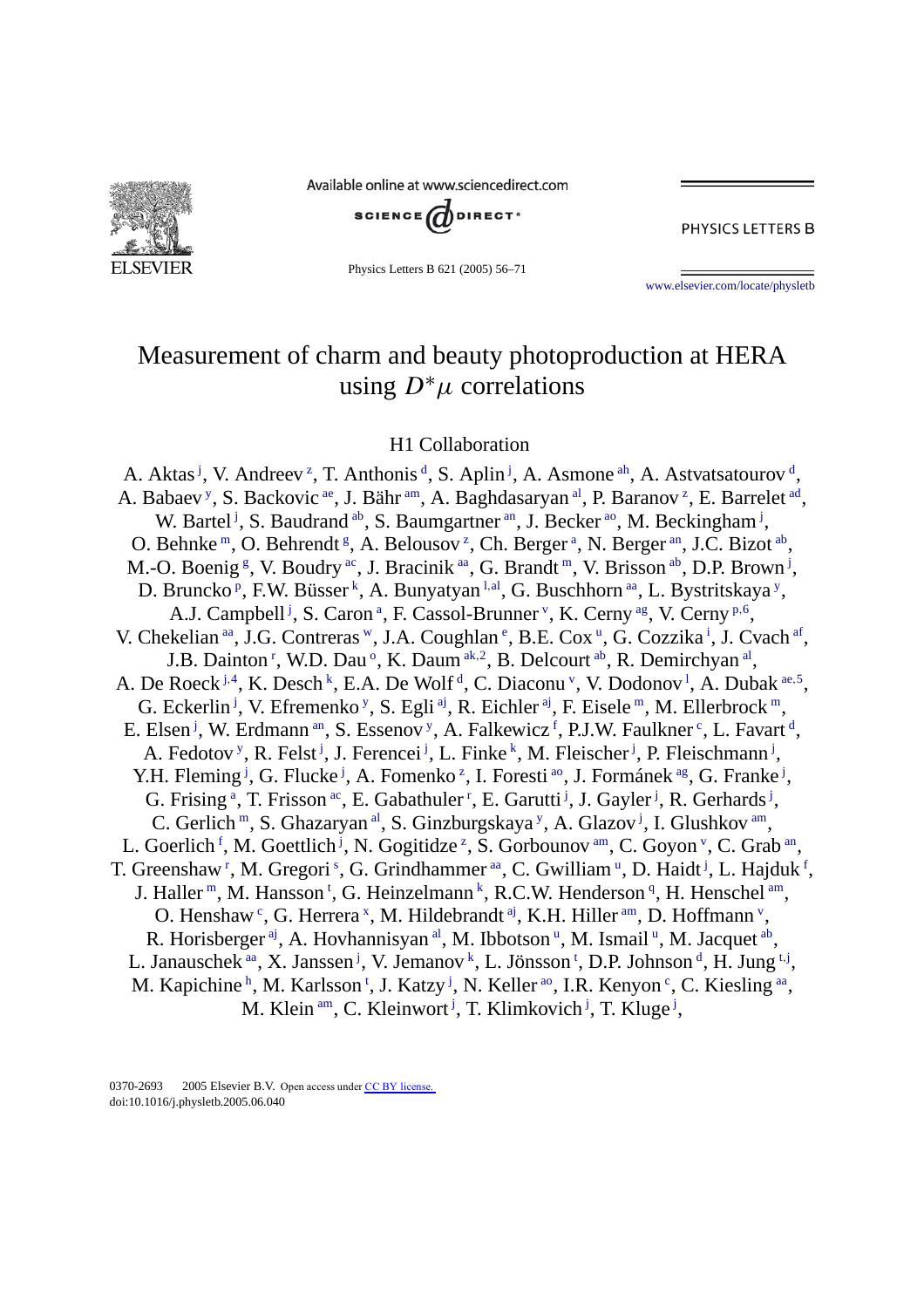<span id="page-2-0"></span>G. Knies<sup>[j](#page-3-0)</sup>, A. Knu[t](#page-3-0)sson<sup>t</sup>, V. Korbe[l](#page-3-0)<sup>j</sup>, P. Kostka<sup>am</sup>, R. Koutouev<sup>1</sup>, K. Krastev<sup>ai</sup>, J. Kretzschmar <sup>am</sup>, A. Kropivnitska[y](#page-3-0)a <sup>y</sup>, K. Krüger <sup>[n](#page-3-0)</sup>, J. Kückens <sup>[j](#page-3-0)</[s](#page-3-0)up>, M.P.J. Landon <sup>s</sup>, W. Lange <sup>am</sup>, T. Laštovička <sup>[am,](#page-3-0) ag</sup>, P. Laycock<sup>[r](#page-3-0)</sup>, A. Lebedev<sup>2</sup>, B. Leißner<sup>a</sup>, V. Le[n](#page-3-0)dermann<sup>n</sup>, S. Levonian<sup>[j](#page-3-0)</sup>, L. Lindfeld<sup>ao</sup>, K. Lipka<sup>am</sup>, B. List<sup>an</sup>, E. Lobodzinska <sup>[am](#page-3-0), f</sup>, N. Loktionova<sup>2</sup>, R. Lope[z](#page-3-0)-Fernandez<sup>[j](#page-3-0)</sup>, V. Lubimov<sup>[y](#page-3-0)</sup>, A.-I. Lucaci-Timoce<sup> [j](#page-3-0)</sup>, H. Lueders <sup>[k](#page-3-0)</sup>, D. Lüke <sup>[g](#page-3-0), j</sup>, T. Lux <sup>k</sup>, L. Lytkin <sup>1</sup>, A. Makankine<sup>[h](#page-3-0)</s[u](#page-3-0)p>, N. Malden<sup>u</sup>, E. Malinovski<sup>[z](#page-3-0)</sup>, S. Mangano<sup>an</sup>, P. Marage<sup>d</sup>, R. Marshall<s[u](#page-3-0)p>u</sup>, M. Martisikova<sup>[j](#page-3-0)</sup>, H.-U. Ma[r](#page-3-0)tyn<sup>a</sup>, S.J. Maxfield<sup>r</sup>, D. Meer<sup>an</sup>, A. Mehta<sup>[r](#page-3-0)</sup>, K. Meier<sup>[n](#page-3-0)</sup>, A.B. Meyer<sup>[k](#page-3-0)</sup>, H. Meyer<sup>ak</sup>, J. Meyer<sup>[j](#page-3-0)</sup>, S. Mikocki<sup>f</sup>, I. Milcewicz-Mika<sup>f</sup>, D. Milstead<sup>[r](#page-3-0)</sup>, A. Mo[h](#page-3-0)amed<sup>r</sup>, F. Moreau<sup>ac</sup>, A. Morozov<sup>h</sup>, J.V. Morris <su[p](#page-3-0)>e</sup>, M.U. Mozer <sup>m</sup>, K. Müller <sup>ao</sup>, P. Murín <sup>p,[3](#page-4-0)</sup>, K. Nan[k](#page-3-0)ov <sup>ai</sup>, B. Naroska <sup>k</sup>, J. Naumann<sup>[g](#page-3-0)</sup>, Th. Naumann<sup>am</sup>, P.R. Newman<sup>c</sup>, C. Niebuhr<sup>[j](#page-3-0)</sup>, A. Nikiforov<sup>aa</sup>, D. Nikitin <sup>[h](#page-3-0)</sup>, G. Nowak <sup>f</sup>, M. Nozicka <sup>ag</sup>, R. Oganezov <sup>al</sup>, B. Olivier <sup>c</sup>, J.E. Olsson <sup>[j](#page-3-0)</sup>, S. Osman<sup>[t](#page-3-0)</sup>, D. Ozerov<sup>[y](#page-3-0)</sup>, V. Palic[h](#page-3-0)ik<sup>h</sup>, T. Papadopoulou<sup>[j](#page-3-0)</sup>, C. Pascaud<sup>ab</sup>, G.D. Patel<sup>[r](#page-3-0)</sup>, M. Peez<sup>ac</sup>, E. Perez<sup>[i](#page-3-0)</sup>, D. Perez-Astudillo<sup>w</sup>, A. Perieanu<sup>[j](#page-3-0)</sup>, A. Petrukhin<sup>[y](#page-3-0)</sup>, D. Pitzl<sup>j</sup>, R. P[l](#page-3-0)ačakytė <sup>aa</sup>, B. Po[r](#page-3-0)theault <sup>ab</sup>, B. Povh<sup>1</sup>, P. Prideaux<sup>r</sup>, N. Raicevic <sup>ae</sup>, P. Reimer <sup>af</sup>, A. Rimme[r](#page-3-0)<sup>r</sup>, C. Risler<sup>[j](#page-3-0)</sup>, E. Rizvi<sup>c</sup>, P. Robmann<sup>ao</sup>, B. Roland<sup>d</sup>, R. Roosen<sup>d</sup>, A. Rostovtsev<sup>[y](#page-3-0)</sup>, Z. Rurikova<sup>aa</sup>, S. Rusakov<sup>[z](#page-3-0)</sup>, F. Salvaire<sup>[k](#page-3-0)</sup>, D.P.C. Sankey<sup>e</sup>, E. Sau[v](#page-3-0)an<sup>v</sup>, S. Schätzel<sup>m</sup>, F.-P. Schilling<sup>[j](#page-3-0)</sup>, S. Schmidt<sup>j</sup>, S. Schmitt<sup>ao</sup>, C. Schm[i](#page-3-0)tz<sup>ao</sup>, L. Schoeffel<sup>i</sup>, A. Schöning<sup>an</sup>, V. Schröder<sup>[j](#page-3-0)</sup>, H.-C. Schultz-Coulo[n](#page-3-0)<sup>n</sup>, C. Schwanenberger<sup>[j](#page-3-0)</sup>, K. Sedlák<sup>af</sup>, F. Sefkow<sup>j</sup>, I. Sheviakov<sup>[z](#page-3-0)</sup>, L.N. Shtarkov<sup>z</sup>, Y. Sirois <sup>ac</sup>, T. Sloan<sup>[q](#page-3-0)</sup>, P. Smirnov<sup>[z](#page-3-0)</sup>, Y. Soloviev<sup>z</sup>, D. South<sup>[j](#page-3-0)</sup>, V. Spaskov<sup>[h](#page-3-0)</sup>, A. Specka <sup>ac</sup>, B. Stella <sup>ah</sup>, J. Stiewe <sup>[n](#page-3-0)</sup>, I. Strauch <sup>[j](#page-3-0)</sup>, U. Straumann <sup>ao</sup>, V. Tc[h](#page-3-0)oulakov <sup>h</sup>, G. Thomp[s](#page-3-0)o[n](#page-3-0)<sup>s</sup>, P.D. Thompson<sup>c</sup>, F. Tomasz<sup>n</sup>, D. Traynor<sup>s</sup>, P. Truöl<sup>ao</sup>, I. Tsakov <sup>ai</sup>, G. Tsipolitis <sup>[j](#page-3-0), [1](#page-4-0)</sup>, I. Tsurin <sup>j</sup>, J. Turnau <sup>f</sup>, E. Tzamariudaki <sup>aa</sup>, M. Urban<sup>ao</sup>, A. Usik<sup>[z](#page-3-0)</sup>, D. Utkin<sup>[y](#page-3-0)</sup>, S. Valkár<sup>ag</sup>, A. Valkáro[v](#page-3-0)á<sup>ag</sup>, C. Vallée<sup>v</sup>, P. Van Mechelen<sup>d</sup>, N. Van Remortel<sup>d</sup>, A. Var[g](#page-3-0)as Trevino<sup>g</sup>, Y. Va[z](#page-3-0)dik<sup>2</sup>, C. Veelken<sup>[r](#page-3-0)</sup>, A. Vest<sup>a</sup>, S. Vinokurova<sup>[j](#page-3-0)</sup>, V. Volchinski [al,](#page-3-0) B. Vujicic [aa,](#page-3-0) K. Wacker<sup>[g](#page-3-0)</sup>, J. Wagner<sup>[j](#page-3-0)</sup>, G. Weber<sup>[k](#page-3-0)</sup>, R. Weber<sup>an</sup>, D. We[g](#page-3-0)ener<sup>g</sup>, C. Werner<sup>m</sup>, N. Werner<sup>ao</sup>, M. Wessels<sup>[j](#page-3-0)</sup>, B. Wesslin[g](#page-3-0)<sup>j</sup>, C. Wigmore<sup>c</sup>, G.-G. Winter<sup>j</sup>, Ch. Wissing<sup>g</sup>, R. Wolf <sup>m</sup>, E. Wünsch <sup>[j](#page-3-0)</sup>, S. Xella <sup>ao</sup>, W. Yan <sup>j</sup>, V. Yeganov <sup>al</sup>, J. Žáček <sup>ag</sup>, J. Zálešák <sup>af</sup>, Z. Zhang <sup>ab</sup>, A. Zhelezov <sup>[y](#page-3-0)</sup>, A. Zhokin <sup>y</sup>, J. Zimmermann <sup>aa</sup>, H. Zohrabyan [al,](#page-3-0) F. Zomer [ab](#page-3-0)

<sup>a</sup> *I. Physikalisches Institut der RWTH, Aachen, Germany* [7](#page-4-0)

<sup>b</sup> *III. Physikalisches Institut der RWTH, Aachen, Germany* [7](#page-4-0)

<sup>c</sup> *School of Physics and Astronomy, University of Birmingham, Birmingham, UK* [8](#page-4-0)

<sup>d</sup> *Inter-University Institute for High Energies ULB-VUB, Brussels; Universiteit Antwerpen, Antwerpen, Belgium* [9](#page-4-0)

<sup>e</sup> *Rutherford Appleton Laboratory, Chilton, Didcot, UK* [8](#page-4-0)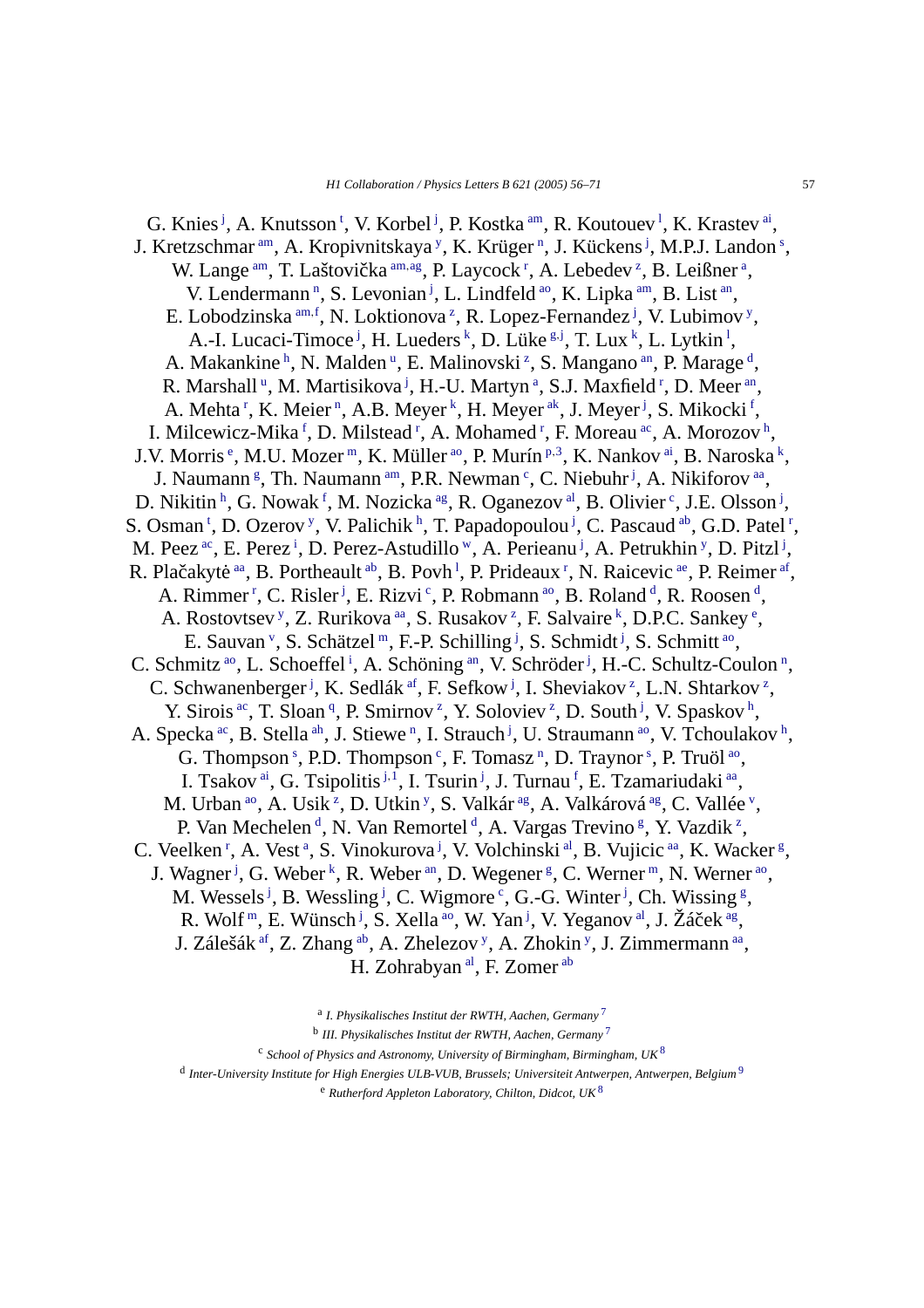<span id="page-3-0"></span><sup>f</sup> *Institute for Nuclear Physics, Cracow, Poland* [10](#page-4-0) <sup>g</sup> *Institut für Physik, Universität Dortmund, Dortmund, Germany* [7](#page-4-0) <sup>h</sup> *Joint Institute for Nuclear Research, Dubna, Russia* <sup>i</sup> *CEA, DSM/DAPNIA, CE-Saclay, Gif-sur-Yvette, France* <sup>j</sup> *DESY, Hamburg, Germany* <sup>k</sup> *Institut für Experimentalphysik, Universität Hamburg, Hamburg, Germany* [7](#page-4-0) <sup>l</sup> *Max-Planck-Institut für Kernphysik, Heidelberg, Germany* <sup>m</sup> *Physikalisches Institut, Universität Heidelberg, Heidelberg, Germany* [7](#page-4-0) <sup>n</sup> *Kirchhoff-Institut für Physik, Universität Heidelberg, Heidelberg, Germany* [7](#page-4-0) <sup>o</sup> *Institut für Experimentelle und Angewandte Physik, Universität Kiel, Kiel, Germany* <sup>p</sup> *Institute of Experimental Physics, Slovak Academy of Sciences, Košice, Slovak Republic* [12](#page-4-0) <sup>q</sup> *Department of Physics, University of Lancaster, Lancaster, UK*[8](#page-4-0) <sup>r</sup> *Department of Physics, University of Liverpool, Liverpool, UK*[8](#page-4-0) <sup>s</sup> *Queen Mary and Westfield College, London, UK*[8](#page-4-0) <sup>t</sup> *Physics Department, University of Lund, Lund, Sweden* [13](#page-4-0) <sup>u</sup> *Physics Department, University of Manchester, Manchester, UK* [8](#page-4-0) <sup>v</sup> *CPPM, CNRS/IN2P3, Université Mediterranee, Marseille, France* <sup>w</sup> *Departamento de Fisica Aplicada, CINVESTAV, Mérida, Yucatán, México* [16](#page-4-0) <sup>x</sup> *Departamento de Fisica, CINVESTAV, México* [16](#page-4-0) <sup>y</sup> *Institute for Theoretical and Experimental Physics, Moscow, Russia* [17](#page-4-0) <sup>z</sup> *Lebedev Physical Institute, Moscow, Russia* [11](#page-4-0) aa *Max-Planck-Institut für Physik, München, Germany* ab *LAL, Université de Paris-Sud, IN2P3-CNRS, Orsay, France* ac *LLR, Ecole Polytechnique, IN2P3-CNRS, Palaiseau, France* ad *LPNHE, Universités Paris VI and VII, IN2P3-CNRS, Paris, France* ae *Faculty of Science, University of Montenegro, Podgorica, Serbia and Montenegro* af *Institute of Physics, Academy of Sciences of the Czech Republic, Praha, Czech Republic* [11](#page-4-0)*,*[14](#page-4-0) ag *Faculty of Mathematics and Physics, Charles University, Praha, Czech Republic* [11](#page-4-0)*,*[14](#page-4-0) ah *Dipartimento di Fisica Università di Roma Tre and INFN Roma 3, Roma, Italy* ai *Institute for Nuclear Research and Nuclear Energy, Sofia, Bulgaria* aj *Paul Scherrer Institut, Villingen, Switzerland* ak *Fachbereich C, Universität Wuppertal, Wuppertal, Germany* al *Yerevan Physics Institute, Yerevan, Armenia* am *DESY, Zeuthen, Germany* an *Institut für Teilchenphysik, ETH, Zürich, Switzerland* [15](#page-4-0) ao *Physik-Institut der Universität Zürich, Zürich, Switzerland* [15](#page-4-0) Received 23 March 2005; accepted 15 June 2005 Available online 23 June 2005

Editor: W.-D. Schlatter

#### **Abstract**

A measurement of charm and beauty photoproduction at the electron proton collider HERA is presented based on the simultaneous detection of a *D*∗± meson and a muon. The correlation between the *D*∗ meson and the muon serves to separate the charm and beauty contributions and the analysis provides comparable sensitivity to both. The total and differential experimental cross sections are compared to LO and NLO QCD calculations. The measured charm cross section is in good agreement with QCD predictions including higher order effects while the beauty cross section is higher. 2005 Elsevier B.V. Open access under [CC BY license.](http://creativecommons.org/licenses/by/3.0/)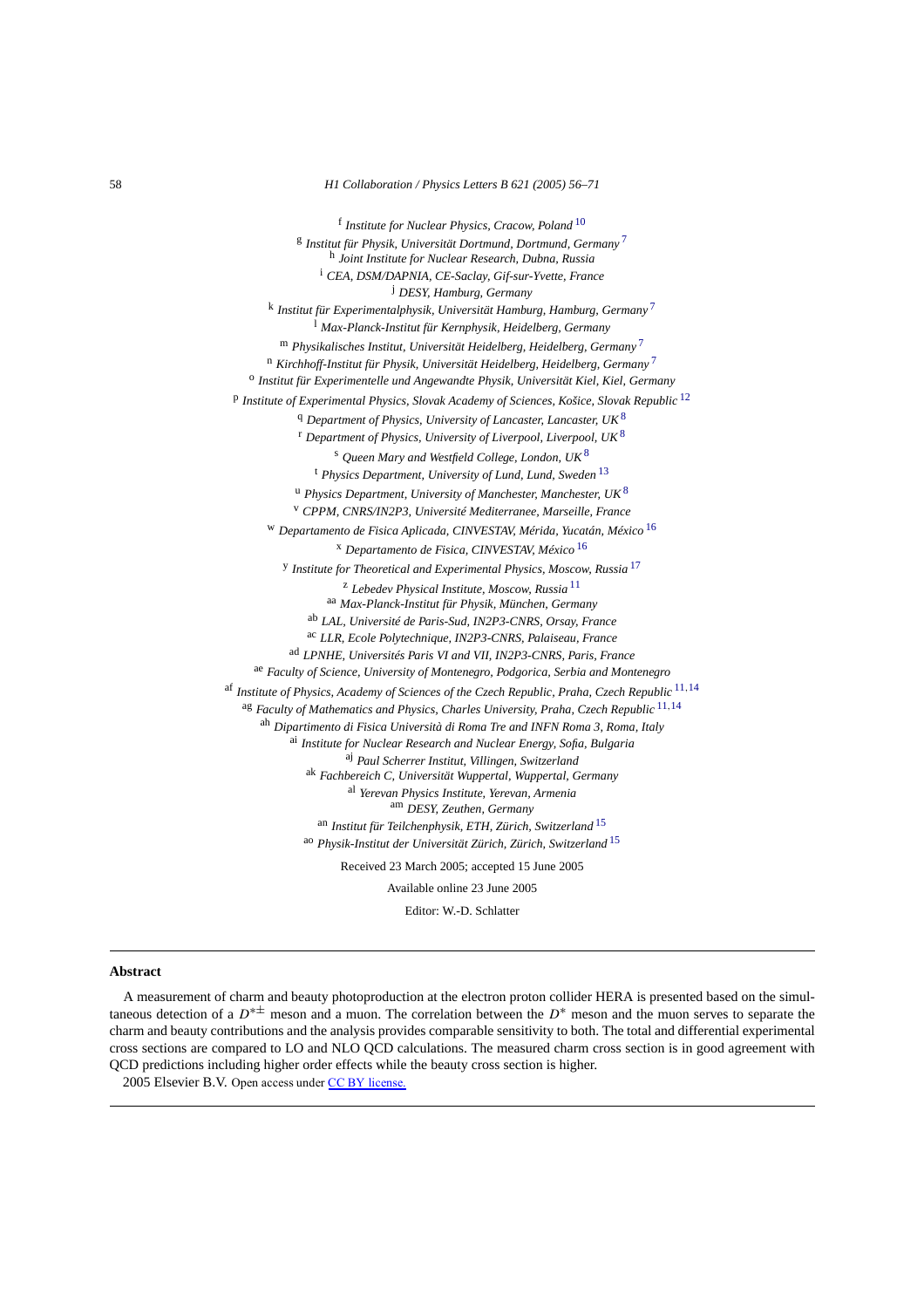# <span id="page-4-0"></span>**1. Introduction**

At the electron proton collider HERA, heavy quarks are predominantly produced via photon–gluon fusion,  $\gamma g \to c\bar{c}$  or  $b\bar{b}$ , where the photon is emitted from the incoming lepton and the gluon from the proton. The production cross sections are largest for photoproduction, i.e., for photons with virtuality  $Q^2 \simeq 0$ . The light quarks *u*, *d* and *s* are produced much more copiously than  $c$  and  $b$ , and beauty production is suppressed by a factor of approximately 200 compared to charm. Charm and beauty measurements performed at HERA so far relied on the tagging of only one heavy quark in each event. While the charm measurements [\[1–11\]](#page-15-0) were mostly based on the reconstruction of *D* mesons, the beauty measurements [\[12–17\]](#page-15-0) used semi-leptonic decays or lifetime signatures or both. Here an analysis is presented, where in a large fraction of events *both* heavy quarks are tagged using a *D*∗± meson and a

<sup>12</sup> Supported by VEGA SR grant No. 2/4067/24.

<sup>14</sup> Supported by the Ministry of Education of the Czech Republic under the projects INGO-LA116/2000 and LN00A006, by GAUK grant No. 173/2000.

muon as signatures. The correlations between the direction of the muon with respect to the *D*∗± and their electric charges are used to separate charm and beauty contributions. Total cross sections are measured separately for the processes  $ep \rightarrow ec\bar{c}X \rightarrow eD^*\mu X'$  and  $ep \rightarrow eb\bar{b}X \rightarrow eD^*\mu X'$  in the visible kinematic region, while differential cross sections are derived for combined samples of  $c\bar{c}$  and  $b\bar{b}$  events. The measurements, which are based on an integrated luminosity of  $\mathcal{L} = 89$  pb<sup>-1</sup>, are compared to leading order (LO) and next-to-leading order (NLO) perturbative QCD (pQCD) calculations.

This measurement extends to significantly lower centre-of-mass energies of the  $b\bar{b}$  system than previous measurements of beauty cross sections at HERA. The simultaneous detection of the *D*∗ meson and the muon makes possible new tests of higher order QCD effects. For instance, in the photon–gluon rest frame the angle between the heavy quarks is 180◦ at leading order, but at next-to-leading order it can differ significantly from this value due to hard gluon radiation. Furthermore, the  $D^*\mu$  pair is expected to be sensitive to a possible transverse momentum  $k_t$  of the gluons entering the quark pair production process.

## **2. Separation of charm and beauty**

The separation of charm and beauty contributions exploits the charge and azimuthal angle<sup>18</sup> correlations of the  $D^*$  meson and the muon. The azimuthal angle difference  $\Delta \Phi$  between the  $D^*$  and the muon and their respective electric charges  $Q(D^*)$  and  $Q(\mu)$ are used to define four 'correlation regions' I–IV. For  $Q(D^*) = Q(\mu)$  regions I and II cover  $\Delta \Phi < 90^\circ$  and *-Φ >* 90◦, respectively. Regions III and IV are defined correspondingly for  $Q(D^*) \neq Q(\mu)$ .

The four regions are populated differently by charm and beauty events as is illustrated in [Fig. 1.](#page-5-0) Neglecting any transverse momenta of the photon and the gluon, the fusion process  $\gamma g \to c\bar{c}$  or  $b\bar{b}$  leads to a back-toback configuration of the two heavy quarks. Approximating the directions of the  $D^{* \pm}$  meson and the muon

*E-mail address:* [eperez@hep.saclay.cea.fr](mailto:eperez@hep.saclay.cea.fr) (E. Perez).

<sup>1</sup> Also at Physics Department, National Technical University, Zografou Campus, GR-15773 Athens, Greece.

<sup>2</sup> Also at Rechenzentrum, Universität Wuppertal, Wuppertal, Germany.

<sup>3</sup> Also at University of P.J. Šafárik, Košice, Slovak Republic.

<sup>4</sup> Also at CERN, Geneva, Switzerland.

<sup>5</sup> Also at Max-Planck-Institut für Physik, München, Germany.

<sup>6</sup> Also at Comenius University, Bratislava, Slovak Republic.

<sup>7</sup> Supported by the Bundesministerium für Bildung und Forschung, FRG, under contract numbers 05 H1 1GUA /1, 05 H1 1PAA /1, 05 H1 1PAB /9, 05 H1 1PEA /6, 05 H1 1VHA /7 and 05 H1 1VHB /5.

<sup>8</sup> Supported by the UK Particle Physics and Astronomy Research Council, and formerly by the UK Science and Engineering Research Council.

<sup>9</sup> Supported by FNRS-FWO-Vlaanderen, IISN-IIKW and IWT and by Interuniversity Attraction Poles Programme, Belgian Science Policy.

<sup>&</sup>lt;sup>10</sup> Partially Supported by the Polish State Committee for Scientific Research, SPUB/DESY/P003/DZ 118/2003/2005.

<sup>&</sup>lt;sup>11</sup> Supported by the Deutsche Forschungsgemeinschaft.

<sup>&</sup>lt;sup>13</sup> Supported by the Swedish Natural Science Research Council.

<sup>15</sup> Supported by the Swiss National Science Foundation.

<sup>16</sup> Supported by CONACYT, México, grant 400073-F.

<sup>17</sup> Partially Supported by Russian Foundation for Basic Research, grant No. 00-15-96584.

<sup>18</sup> The coordinate system is defined with the *z*-axis pointing in the proton beam direction and *x* (*y*) pointing in the horizontal (vertical) direction. The azimuthal angle  $\Phi$  is measured in the *x*-*y* plane and the polar angle  $\theta$  with respect to the *z* direction.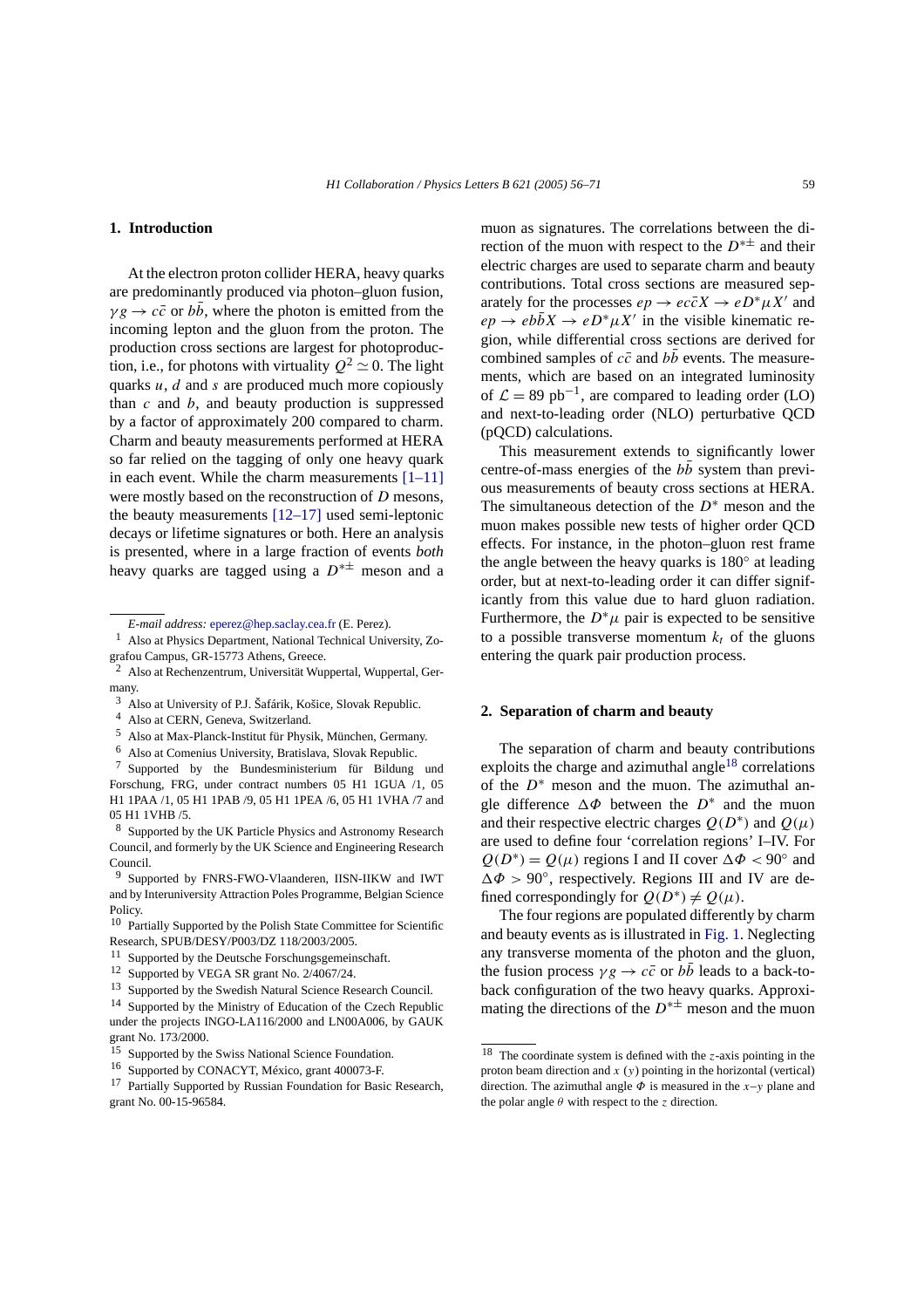<span id="page-5-0"></span>

Fig. 1. Definition of the correlation regions in terms of ΔΦ and the relative charges of the D<sup>∗</sup> meson and the muon. The sketches illustrate these correlations in  $c\bar{c}$  and  $b\bar{b}$  quark decays to  $D^*$ *µ*. The numbers represent the relative distribution over the four correlation regions of charm and beauty events that satisfy the cuts given in Section [4.1,](#page-7-0) as obtained from the PYTHIA simulation without detector effects.

with those of the quark and antiquark and selecting opposite charges,  $c\bar{c}$  pairs populate correlation region IV. In contrast, beauty events populate regions II, III and IV, depending on whether the muon originates from the same *b* quark as the  $D^*$  or from the opposite  $\bar{b}$ . If the muon originates from the same *b* quark as the *D*∗ meson, the events lie in region III. For muons coming from the  $\bar{b}$  opposite to the  $D^*$  meson, the direct decay populates region II, while the cascade process  $\bar{b} \rightarrow \bar{c} \rightarrow \mu$  populates region IV. Region IV hence receives contributions from both  $c\bar{c}$  and  $b\bar{b}$  events and region I stays empty.

The azimuthal angle correlations are smeared by fragmentation and semileptonic decay processes and by higher order QCD effects such as gluon radiation and any initial transverse momentum of the gluon. Processes such as heavy quark decays via *τ* leptons conserve the charge correlation, which is not the case for  $B^0$ – $\bar{B}^0$  mixing and, e.g., the decays *b*  $\rightarrow$ 

 $cW^-$ ;  $W^- \rightarrow \bar{c}s$ . According to the PYTHIA Monte Carlo simulation [\[18\],](#page-15-0) which takes into account these smearing effects, the relative population of the four regions is as given by the numbers in Fig. 1. These numbers apply in the analysed kinematic region defined in Section [4.1](#page-7-0) and do not include detector effects. Since the population of the four correlation regions is very different for  $b\bar{b}$  and  $c\bar{c}$ , it can be used for the separation of these two components.

# **3. QCD Calculations and Monte Carlo simulations**

The Monte Carlo simulations PYTHIA [\[18\]](#page-15-0) and CASCADE [\[19\]](#page-15-0) are used for the description of the signal and background distributions in the separation of charm and beauty, for the determination of efficiencies and acceptances and for systematic studies. Their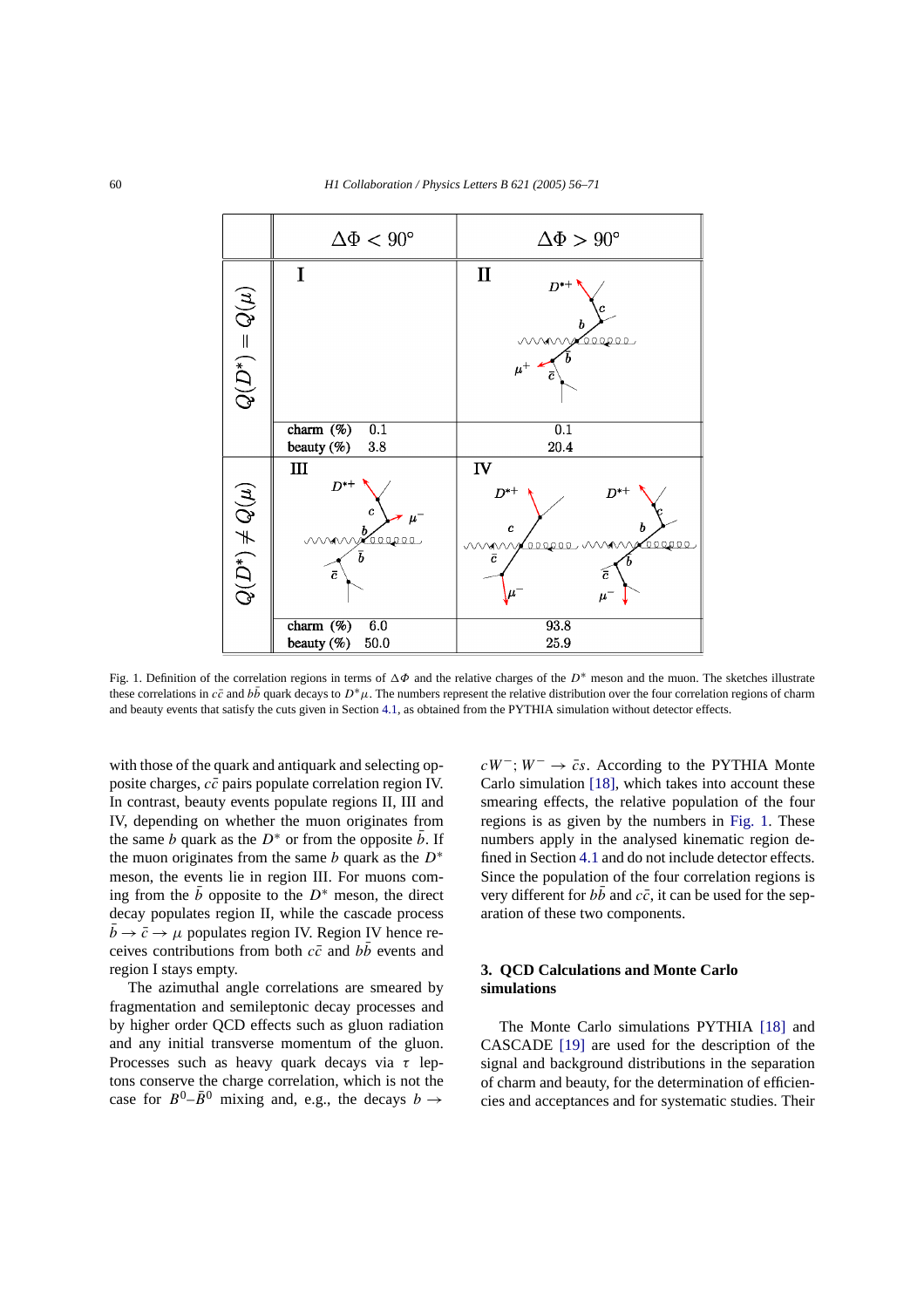Fragmentation fractions [\[27,28\]](#page-15-0) used in the QCD calculations of the cross sections. The  $b \rightarrow c \rightarrow \mu$  fraction also contains the  $b \rightarrow c\bar{c}s$ decay and the *τ* contributions

Table 1

| Fragmentation fractions [%]       |                  |                              |                  |  |  |  |
|-----------------------------------|------------------|------------------------------|------------------|--|--|--|
| $c \rightarrow D^{*+}$            | $23.5 \pm 0.7$   | $c \rightarrow \mu$          | $9.8 \pm 0.5$    |  |  |  |
| $b \rightarrow D^{*+}$            | $17.3 \pm 1.6$   | $b \rightarrow \mu$          | $10.95 \pm 0.27$ |  |  |  |
| $b \rightarrow c \rightarrow \mu$ | $10.03 \pm 0.64$ | $b \rightarrow D^{*+} \mu^-$ | $2.75 \pm 0.19$  |  |  |  |

predictions are also compared with the measured cross sections. In PYTHIA and CASCADE leading order matrix elements which take into account the mass of the heavy quark are implemented and parton showers in the initial and final state are included to approximate higher orders (LO-ME+PS). The parton evolution in PYTHIA uses the DGLAP equations [\[20\].](#page-15-0) In addition to the direct process, a resolved photon component is generated in PYTHIA where the photon fluctuates into a hadronic state acting as a source of partons, one of which participates in the hard interaction. This component is dominated by heavy flavour excitation processes [\[21\],](#page-15-0) where the heavy quark is a constituent of the resolved photon. In the PYTHIA calculation of heavy flavour excitation, in which quark masses are neglected, the contribution of excitation to the total charm cross section in the analysed kinematic region is found to be 41%, while it is 23% for beauty. In comparison to this component the contribution of the resolved component due to light quarks or gluons in the photon can be neglected in the present analysis, as can the heavy flavour component of the proton.

CASCADE contains an implementation of the CCFM [\[22\]](#page-15-0) evolution equation for the initial state parton shower. The  $\gamma g \to c\bar{c}$  or *bb* process is implemented using off-shell matrix elements convoluted with  $k_t$  unintegrated proton parton distributions. PYTHIA and CASCADE use the JETSET program as implemented in PYTHIA for the hadronisation (via the Peterson fragmentation function [\[23\]\)](#page-15-0) and for the decay of beauty and charm quarks. In order to correct for detector effects, the generated events are passed through a detailed simulation of the detector response based on the GEANT program [\[24\]](#page-15-0) and the same reconstruction software as used for the data.

The measured cross sections are also compared with NLO pQCD calculations in the massive scheme [\[25\]](#page-15-0) using the program FMNR [\[26\].](#page-15-0) These calculations are expected to give reliable results in the kinematic region considered here, where the transverse momentum of the heavy quark is of the same order of magnitude as its mass. The calculations are available for both the direct and resolved photon processes. However, in contrast to the PYTHIA program, heavy flavour excitation is not explicitly included in the resolved part of the FMNR program. The contributions of the resolved light quark and gluon components are found to be small in FMNR (*<* 3% for charm and *<* 6% for beauty in the analysed kinematic region) and are neglected.

The original FMNR program is extended to include the effects of the hadronisation of  $c$  and  $b$  quarks and their semileptonic decays in order to make comparisons with the measured cross sections in the experimentally accessible kinematical region. The heavy quark is 'hadronised' by rescaling the three momentum of the quark using the Peterson fragmentation function. For the decay into muons the momentum spectrum is implemented as obtained from JETSET. In the case of beauty quarks, the direct decays of *b*flavoured hadrons into muons are taken into account as are the decays via a charm quark,  $b \to c \to \mu$ . When the  $D^*$  meson and the muon originate from the same quark, the angular and momentum correlations are implemented as in JETSET. The measured fragmentation fractions [\[27,28\]](#page-15-0) for *c* and *b* quarks given in Table 1 are used for the calculation of the cross sections. The important parameters of the pQCD programs used in this analysis are summarised in [Table 2.](#page-7-0)

# **4. Data analysis**

The data were collected with the H1 detector [\[32,](#page-16-0) [33\]](#page-16-0) at HERA during the years 1997 to 2000 and correspond to an integrated luminosity of  $\mathcal{L} = 89$  pb<sup>-1</sup>. The largest part of the luminosity (80%) was collected at a centre-of-mass energy of  $\sqrt{s} \approx 320$  GeV, the beam energies being 27.6 GeV and 920 GeV for electrons<sup>19</sup> and protons, respectively. The remaining 20% of the luminosity was taken at  $\sqrt{s} \approx 300$  GeV (proton energy 820 GeV).

<sup>&</sup>lt;sup>19</sup> HERA has been operated with electron and positron beams. These periods will not be distinguished in this analysis.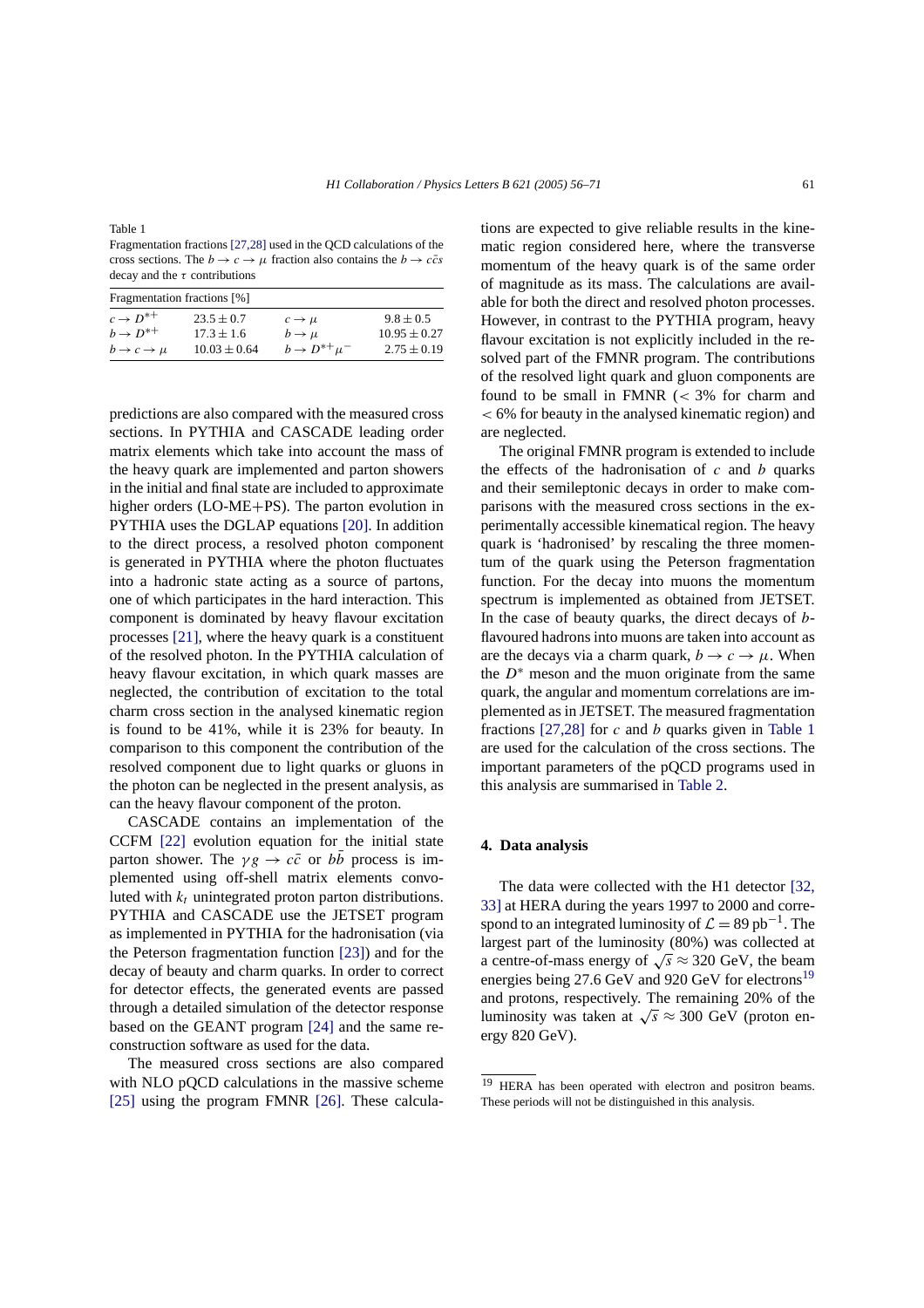<span id="page-7-0"></span>Table 2

Parameters used in the Monte Carlo and NLO programs. The FMNR calculations are performed in the  $\overline{MS}$  scheme using the default values of  $Λ$ <sub>QCD</sub> for the parton density functions. *μ<sub>r</sub>* and *μ<sub>f</sub>* denote the renormalisation and factorisation scales,  $p_{Tq\bar{q}}^2$  the average of the squares of the transverse momenta of the two heavy quarks,  $m_q$  the heavy quark masses,  $\hat{s}$  the centre-of-mass energy squared,  $Q_T^2$  the transverse momentum squared of the heavy quark system,  $p_{Tq}$  the transverse momentum of a heavy quark and  $\epsilon_q$  the Peterson fragmentation parameters [\[29\].](#page-15-0) For the  $B^0 - \bar{B}^0$  mixing values of  $x_d \equiv \Delta m_{B_d^0} / \Gamma_{B_d^0} = 0.73$  and  $x_s = 18$  [\[28\]](#page-15-0) are used

|                         | $\boldsymbol{u}$<br>$\boldsymbol{u}$ |                     |                                                          |                      |
|-------------------------|--------------------------------------|---------------------|----------------------------------------------------------|----------------------|
|                         | <b>PYTHIA</b>                        | CASCADE             | <b>FMNR</b> (NLO)                                        | FMNR (LO)            |
| Version                 | 6.1                                  | 1.2007              |                                                          |                      |
| Proton PDF              | <b>CTEQ5L</b> [30]                   | J2003 [19]          | <b>CTEQ5M [30]</b>                                       | <b>CTEQ5L</b> [30]   |
| Photon PDF              | <b>GRV-G LO [31]</b>                 |                     | <b>GRV-G HO [31]</b>                                     | <b>GRV-G LO [31]</b> |
| Renorm. scale $\mu_r^2$ | $m_q^2 + p_{Tq}^2$                   | $4m_q^2 + p_{Tq}^2$ | $m_q^2 + p_{Tq\bar{q}}^2$                                |                      |
| Factor. scale $\mu_f^2$ | $m_q^2 + p_{Tq}^2$                   | $\hat{s} + Q_T^2$   | $m_b^2 + p_{Tb\bar{b}}^2$ , $4(m_c^2 + p_{Tc\bar{c}}^2)$ |                      |
| $m_b$ [GeV]             | 4.8                                  | 4.8                 | 4.75                                                     |                      |
| $m_c$ [GeV]             | 1.5                                  | 1.5                 | 1.5                                                      |                      |
| Peterson $\epsilon_h$   | 0.008                                | 0.008               | 0.0033 (0.42 for $b \to D^*$ )                           | 0.0069               |
| Peterson $\epsilon_c$   | 0.078                                | 0.078               | 0.035                                                    | 0.058                |
|                         |                                      |                     |                                                          |                      |

# *4.1. Event selection*

A detailed account of this analysis can be found in [\[34\].](#page-16-0) Events with at least one reconstructed *D*∗ and at least one muon are selected; multiple *D*∗ or muon combinations are treated as separate events. The  $D^*$  is reconstructed via the decay channel<sup>20</sup>  $D^{*+} \rightarrow$  $D^0 \pi_s^+ \to K^- \pi^+ \pi_s^+$  (branching ratio  $(2.59 \pm 0.06)$ % [\[28\]\)](#page-15-0), where  $\pi_s$  refers to the low momentum  $\pi$  in the decay. The decay particles of the *D*∗ meson are reconstructed in the central tracking detector (20°  $\leq$  $\theta \le 160°$ ) without particle identification. Muons are identified by reconstructing track segments in the instrumented iron return yoke of the solenoidal magnet. These are linked to tracks in the central tracking detector. In order to ensure good detector acceptance, cuts on the transverse momentum  $p<sub>T</sub>$  with respect to the proton direction and the pseudorapidity  $\eta = -\ln \tan(\theta/2)$  are applied for the *D*<sup>\*</sup> meson and the muon in the laboratory frame (see Table 3).

Photoproduction events are selected by demanding the absence of any signals for the scattered electron, restricting the accepted range of negative fourmomentum transfer squared  $Q^2$  to be below 1 GeV<sup>2</sup>. A cut on the inelasticity  $0.05 < y < 0.75$  is applied, where  $y = P \cdot q / P \cdot k$  (*q*, *k* and *P* are the four vectors of the exchanged photon, incoming electron and proton, respectively). The variable *y* is reconstructed from Table 3

|  |  |  |  |  |  |  |  | The $D^*$ selection cuts and definition of the visible kinematic region |  |
|--|--|--|--|--|--|--|--|-------------------------------------------------------------------------|--|
|--|--|--|--|--|--|--|--|-------------------------------------------------------------------------|--|

| Selection of $D^* \to D^0 \pi_s \to K \pi \pi_s$ | $p_T(K), p_T(\pi) > 0.4$ GeV               |
|--------------------------------------------------|--------------------------------------------|
|                                                  | $p_T(\pi_s) > 0.12 \text{ GeV}$            |
|                                                  | $ m_{K\pi} - m_{D^0}  < 0.080 \text{ GeV}$ |
|                                                  | $\Delta M = m_{K\pi\pi} - m_{K\pi}$        |
|                                                  | $< 0.1685$ GeV                             |
| Visible kinematic region                         | $p_T(D^*) > 1.5$ GeV                       |
|                                                  | $ \eta(D^*)  < 1.5$                        |
|                                                  | $p(\mu) > 2$ GeV                           |
|                                                  | $ \eta(\mu)  < 1.735$                      |
|                                                  | 0.05 < y < 0.75                            |
|                                                  | $Q^2 < 1$ GeV <sup>2</sup>                 |

the measured hadronic final state using the Jacquet– Blondel method [\[35\].](#page-16-0) The events are triggered by fast signals from the central tracking and muon detectors. The analysed 'visible' kinematic region of the measurement is defined in Table 3.

#### *4.2. Fit procedure*

The  $D^*$  yield is measured using the  $\Delta M$  technique [\[36\],](#page-16-0) where  $\Delta M = m_{K\pi\pi_s} - m_{K\pi}$  is the difference of the invariant masses of the  $K\pi\pi_s$  and the  $K\pi$  systems. [Fig. 2\(](#page-9-0)a) shows the  $\Delta M$  distribution for the selected  $D^*$  $\mu$  sample separately for the 'right' ( $K^-\pi^+\pi^+$ ) and 'wrong' ( $K^-\pi^-\pi^+_s$ ) charge combinations. The wrong charge distribution is normalised to the right charge distribution in the range  $0.155 \leq \Delta M \leq 0.1685$  GeV. The number of signal events is extracted from a fit to the  $\Delta M$  distribution using a Gaussian function for

<sup>20</sup> Charge conjugate states are always implicitly included.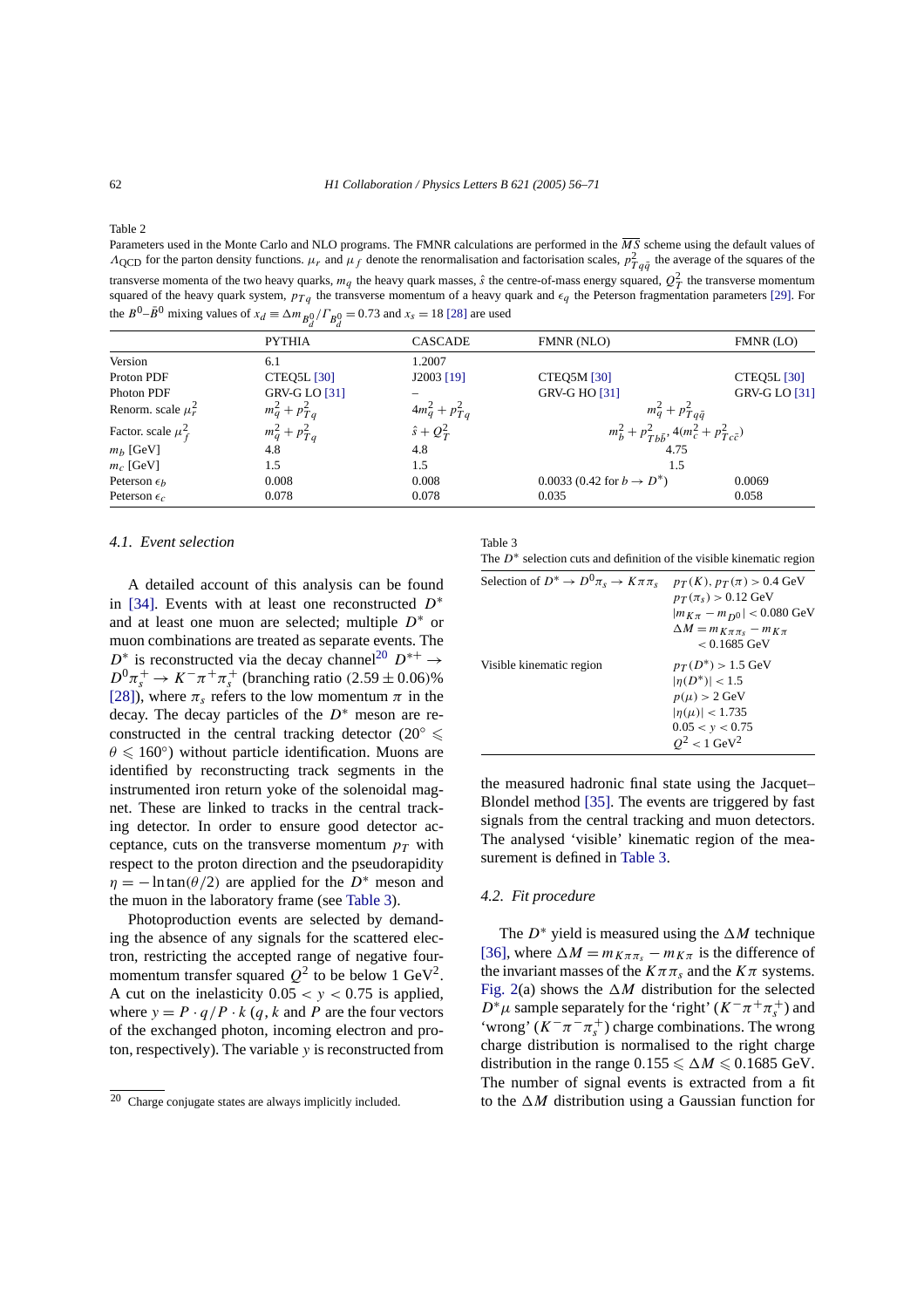the signal and a parameterisation of the background.<sup>21</sup> The parameters of the background function are determined from right and normalised wrong charge combinations. The result of this fit for the total signal is also shown in [Fig. 2\(](#page-9-0)a).

The total number of  $D^*\mu$  events obtained from the fit is  $N_{D^*\mu} = 151 \pm 22$ . This number still contains a contribution from 'fake muons', i.e., from hadrons misidentified as muons and muons from the decay of light mesons. The relative contribution of the fake muon background is about 37% in charm initiated events, according the PYTHIA Monte Carlo simulation. In beauty initiated events this relative fake contribution is lower, about 5%, due to the larger fraction of real muons which fulfill the kinematic requirements of the analysis. It has been checked that the simulation of fake muons reproduces reasonably the data.

In [Fig. 2\(](#page-9-0)b)–(e), the  $\Delta M$  distributions of the selected  $D^*$ <sub>*µ*</sub> events are shown separately for the four correlation regions defined in Section [2.](#page-4-0) Clear peaks due to *D*∗ mesons are observed in regions II–IV, whereas region I shows little or no signal, consistent with the expectation.

The charm and beauty contributions in the data are determined by performing a simultaneous likelihood fit of the  $\Delta M$  distributions in the four correlation regions. In the following, this fit will be referred to as a 'two-dimensional fit', in order to distinguish the results from the separate one-dimensional fits of  $\Delta M$  in each correlation region.

In this two-dimensional fit, in addition to the  $D^*$ µ contribution from  $b\bar{b}$  and  $c\bar{c}$ , the fake muon background and the combinatorial background under the  $\Delta M$  peaks have to be considered. The position and width of the  $\Delta M$  peak corresponding to the  $D^*$  signal as well as the parameters describing the shape of the combinatorial background are fixed to the values obtained from the one-dimensional  $\Delta M$  fit to the total sample (Fig.  $2(a)$ ). The normalisation of the combinatorial background is fitted using right and wrong charge combinations in each region separately. The relative distributions of signal events from charm and beauty between the correlation re-

gions as well as the fractions of fake muon background in each region predicted by the PYTHIA Monte Carlo simulations are used as input for the fit. In total there are six free fit parameters, the total numbers of  $D^*\mu$  events from  $b\bar{b}$  and  $c\bar{c}$  quark pairs,  $N_b$  and  $N_c$ , and four parameters for the combinatorial background, one in each correlation region.

# **5. Results**

The result of the two-dimensional fit is shown together with the data in Fig.  $2(b)$ –(e). The data are described well and the quality of the fit is good ( $\chi^2$  = 145*.*5 for 154 d.o.f.). In [Fig. 3,](#page-10-0) the numbers of *D*∗ signal events from the two-dimensional fit in the four correlation regions are compared to the results of onedimensional fits of the  $\Delta M$  distributions performed in each correlation region separately. The agreement is very good. The distribution of the contributing processes as obtained from the two-dimensional fit is also shown in [Fig. 3.](#page-10-0) The following event numbers and errors are obtained for the charm and beauty contributions from the two-dimensional fit:

$$
N_c = 53 \pm 12, \qquad N_b = 66 \pm 17.
$$

#### *5.1. Total cross section*

The number of *b* and *c* events are used to compute the total cross sections in the kinematic region defined in [Table 3.](#page-7-0) The efficiencies and acceptances are derived from the Monte Carlo simulations. Values of

$$
\sigma_{\text{vis}}^c(ep \to eD^*\mu X) = 250 \pm 57 \text{(stat.)} \pm 40 \text{(syst.) pb},
$$
  
and of

$$
\sigma_{\rm vis}^b(ep \to eD^*\mu X) = 206 \pm 53(stat.) \pm 35(syst.) \text{ pb},
$$

are obtained for charm and beauty production, respectively. The measured cross sections are similar due to the definition of the visible kinematic region, which requires in particular a high momentum muon, suppressing central charm production. The results are compared with the pQCD predictions in [Table 4,](#page-10-0) where error estimates due to the uncertainty of the quark masses and the scales are given for the NLO calculations. In order to assess the influence of mass effects in the extraction of gluon densities used in the

<sup>21</sup> The functional form used is  $c_1(\Delta M - m_\pi)^{c_2}(1 - c_3(\Delta M)^2)$ where  $c_i$  are fit parameters.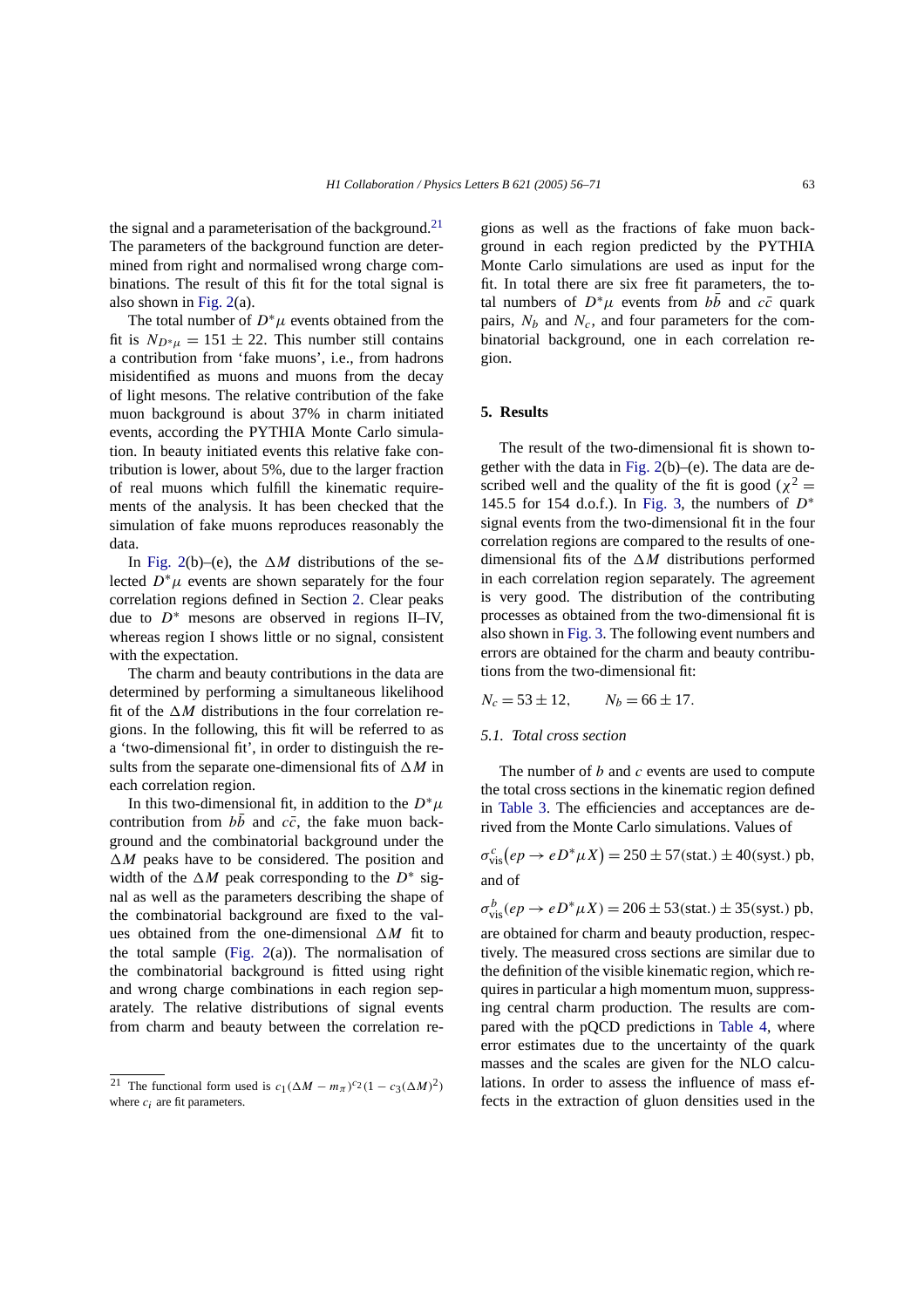<span id="page-9-0"></span>

Fig. 2. (a) Distribution of the mass difference  $\Delta M = m_{K\pi\pi_s} - m_{K\pi}$  for the total data sample. In (b)–(e)  $\Delta M$  is shown in the four correlation regions, given by the relative charges of the *D*∗ and the muon and the azimuthal angle *-Φ* between them. The points represent the data (right charge combinations, RCC), the histogram indicates the observed wrong charge combinations (WCC) which are also used to fit the background. The solid lines in (a) are the result of a one-dimensional fit, which gives the peak position  $\mu$  and the peak width  $\sigma_{\Delta M}$ . The solid lines in (b)–(e) are results of a two-dimensional fit (see text).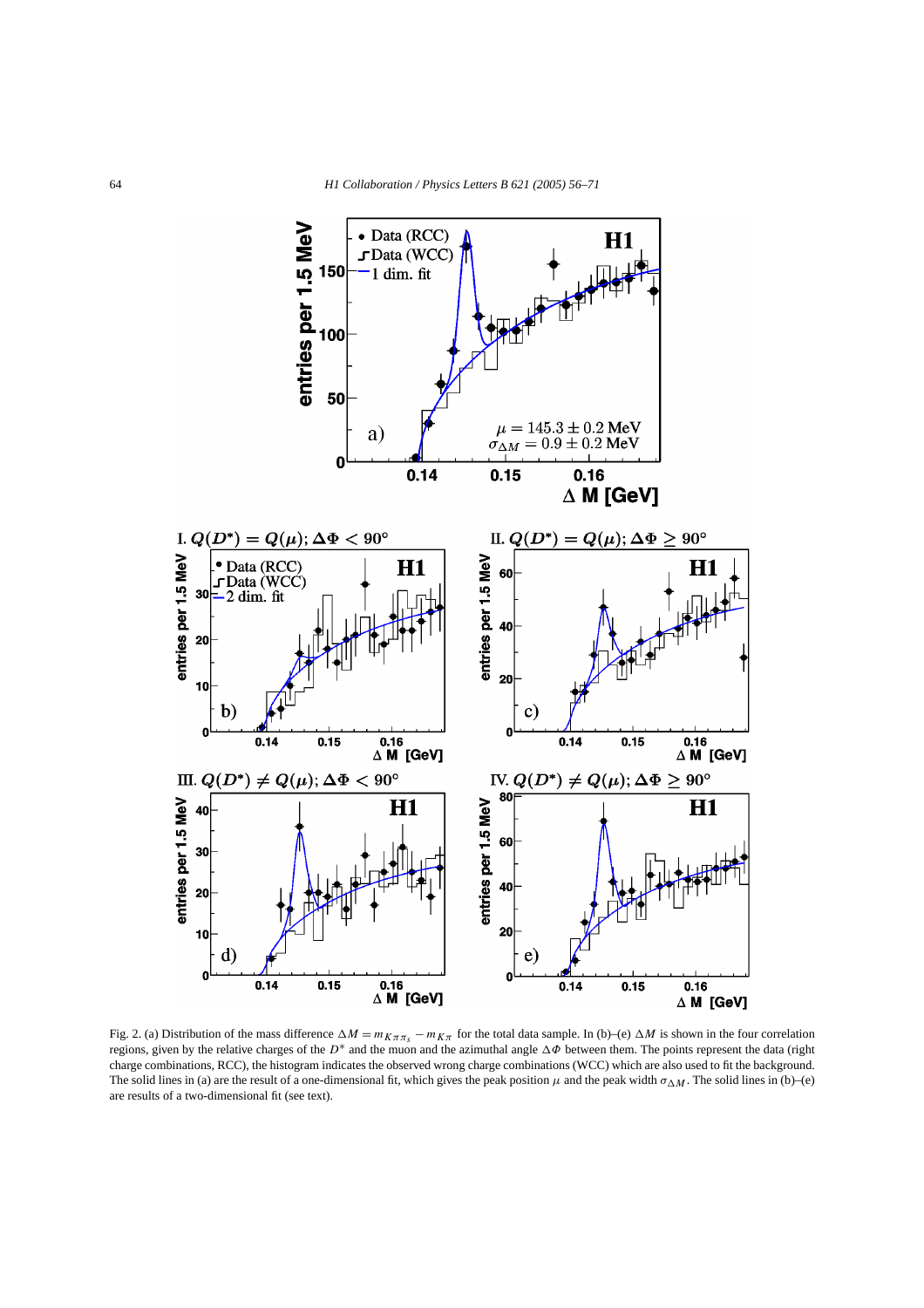<span id="page-10-0"></span>

Fig. 3. Population of the four correlation regions I–IV obtained from the simultaneous likelihood fit in all correlation regions (two-dimensional fit, histogram). The resulting decomposition into charm and beauty contributions and the muon background is also shown. In all correlation regions the muon background is dominated by charm initiated events. The points with error bars are the results of one-dimensional fits of the *-M* distributions in each correlation region.

calculations, the default CTEQ5M sets have been replaced by the CTEQ5F sets [\[30\].](#page-15-0) The results are found to be compatible. The uncertainties for PYTHIA and CASCADE are found to be of similar size as those of the NLO calculations. The measured cross section for charm production agrees well with the LO-ME+PS models (PYTHIA and CASCADE) and the NLO prediction (FMNR). The measured beauty cross section exceeds the calculated cross sections. In other recent measurements of the beauty cross section in photoproduction at HERA [\[12,15\],](#page-15-0) based on the selection of high transverse momentum jets, ratios of measurement and FMNR based calculations between 1 and 3 are found. Note that the present analysis extends down to the production threshold for  $b\bar{b}$ , while the jet measurements have a threshold which is approximately 5 GeV higher in the  $b\bar{b}$  centre-of-mass system.

The systematic uncertainties of the cross section measurement are evaluated by varying the Monte Carlo simulations. The dominant experimental errors come from the uncertainties in the track reconstruction efficiency (13%), the trigger efficiency (5%) and

#### Table 4

Measured  $D^*$ µ cross sections for charm and beauty production in the kinematic region defined in [Table 3.](#page-7-0) For the data the statistical and the systematic errors are given. The LO-ME+PS predictions (PYTHIA, CASCADE) and NLO calculations (FMNR) are also shown. The uncertainties of the FMNR results are obtained by varying the renormalisation and the factorisation scales simultaneously by factors of 0.5 and 2. The uncertainty due to a variation of the quark masses  $m_c$  by  $\pm 0.2$  GeV and  $m_b$  by  $\pm 0.25$  GeV is added quadratically. The last column shows the ratios of the measurement to the prediction

| Charm           | Cross section [pb] | Data/Theory |  |
|-----------------|--------------------|-------------|--|
| Data            | $250 + 57 + 40$    |             |  |
| PYTHIA (direct) | 242 (142)          | 1.0         |  |
| <b>CASCADE</b>  | 253                | 1.0         |  |
| <b>FMNR</b>     | $286^{+159}_{-59}$ | 0.9         |  |
| Beauty          |                    |             |  |
| Data            | $206 + 53 + 35$    |             |  |
| PYTHIA (direct) | 57 (44)            | 3.6         |  |
| <b>CASCADE</b>  | 56                 | 3.7         |  |
| <b>FMNR</b>     | $52^{+14}$         | 4.0         |  |

the width of the  $\Delta M$  signal (3%). Smaller contributions are due to uncertainties in the determination of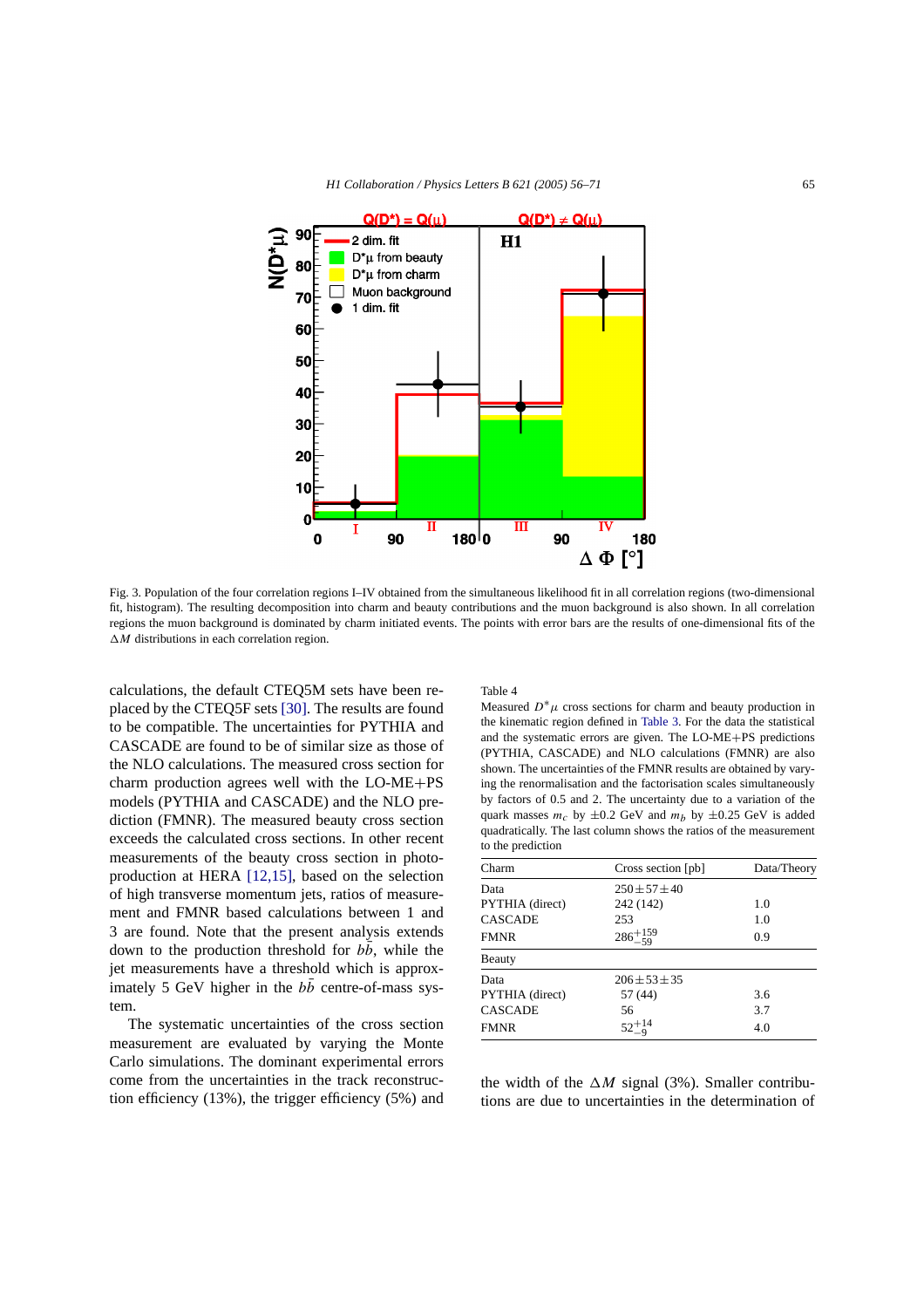the background due to misidentified muons<sup>22</sup> (1%; 1.5%) and in the fragmentation fractions (1%; 1.5%). Model uncertainties are estimated using the CAS-CADE Monte Carlo generator instead of PYTHIA (3.5%) and either taking into account or omitting the resolved component in PYTHIA (3%; 5%). Taking into account the uncertainties due to the contribution of  $D^*$  reflections (5%), the muon identification, the luminosity measurement and the *D*∗ decay branching ratios, the total systematic errors for the charm and beauty cross sections are estimated to be 16% and 17%, respectively.

# *5.2. Differential cross sections for charm and beauty*

Differential cross sections for  $D^*\mu$  production in the visible kinematic region are evaluated as functions of variables characterising the  $D^*$  meson, the muon and the  $D^*$ *u* system. In this section results are presented for the complete data set, which contains the contributions from charm and beauty [\(Figs. 4](#page-12-0) [and 5\)](#page-12-0).

In order to compute the differential cross sections for the data, the numbers of events in bins of the chosen variable are determined by a fit to the  $\Delta M$  distribution in each bin, as described in Section [4.2.](#page-7-0) Here, no attempt is made to separate charm and beauty contributions. A correction for 'fake muons' is applied according to the Monte Carlo simulation. Since the fake muon fraction is different for charm and beauty, it is computed using the *b* fraction of 45% given by the measured cross sections [\(Ta](#page-10-0)[ble 4\)](#page-10-0).

The data are shown with the results of the PYTHIA and CASCADE Monte Carlo models and the LO and NLO FMNR calculations. In the theoretical models, the beauty and charm contributions are combined according to the measured total visible cross sections [\(Table 4\)](#page-10-0) and normalised to the sum of these cross sections, in order to facilitate a shape comparison. The error bands for the FMNR prediction are computed as for the total cross section (see caption of [Table 4\)](#page-10-0). The measured differential cross sections are similarly normalised, which has

the advantage that the systematic errors largely cancel and are negligible compared to the statistical errors.

[Fig. 4](#page-12-0) shows the differential cross sections as a function of the transverse momentum and pseudorapidity of the *D*∗ meson and the muon separately. Overall the QCD models describe the shapes of the measured distributions quite well, although there is a tendency for the measured  $p_T(D^*)$  and  $p_T(\mu)$  distributions to be softer than the calculations. A slight discrepancy is also present in the differential cross section as a function of the pseudorapidity of the muon [\(Fig. 4\(](#page-12-0)c)) which shows a central dip due to the large muon momentum required.

Quantities derived from a combined measurement of the  $D^*$  and muon are shown in [Fig. 5.](#page-13-0) In [Fig. 5\(](#page-13-0)a) and (c), the differential cross sections as a function of  $p_T(D^*\mu)$ , which is defined as  $p_T(D^*\mu)$  =  $|\vec{p}_T(D^*) + \vec{p}_T(\mu)|$ , and  $\Delta \Phi$  are compared with the LO and NLO FMNR predictions. The data show the expected deviations from the LO calculations due to higher order effects: the observed  $p_T(D^*\mu)$  distribution is flatter and the  $\Delta \Phi$  peak around 180<sup>°</sup> is broader than the LO computation. The data are in good agreement with the NLO calculation. In [Fig. 5\(](#page-13-0)b) and (d), the same differential cross sections for  $p_T(D^*\mu)$  and  $\Delta\Phi$  are compared with PYTHIA and CASCADE which also give a good description of the data. Although different approaches are used in PYTHIA and CASCADE to compute the evolution of the partons from the proton and the hard interaction, the differences between the two simulations are smaller than the experimental errors.

[Fig. 5\(](#page-13-0)e) and (f) show the invariant mass,  $M(D^*\mu)$ , and the rapidity,<sup>23</sup>  $\hat{y}(D^*\mu)$ , of the  $D^*$  meson and the muon together with NLO FMNR, PYTHIA and CASCADE predictions. The invariant mass  $M(D^*\mu)$ reflects the centre-of-mass energy of the quark pair and  $\hat{v}(D^*\mu)$  is related to the ratio of the energies of the partons entering the hard interaction from the proton and the photon. Both differential cross sections are adequately described by all model calculations.

<sup>22</sup> Where two numbers are given the first applies to charm and the second to beauty.

<sup>&</sup>lt;sup>23</sup>  $\hat{y} = 1/2 \ln (E + p_z)/(E - p_z)$ , where *E* and  $p_z$  are the energy and the *z*-component of the momentum of the  $D^*$   $\mu$  pair.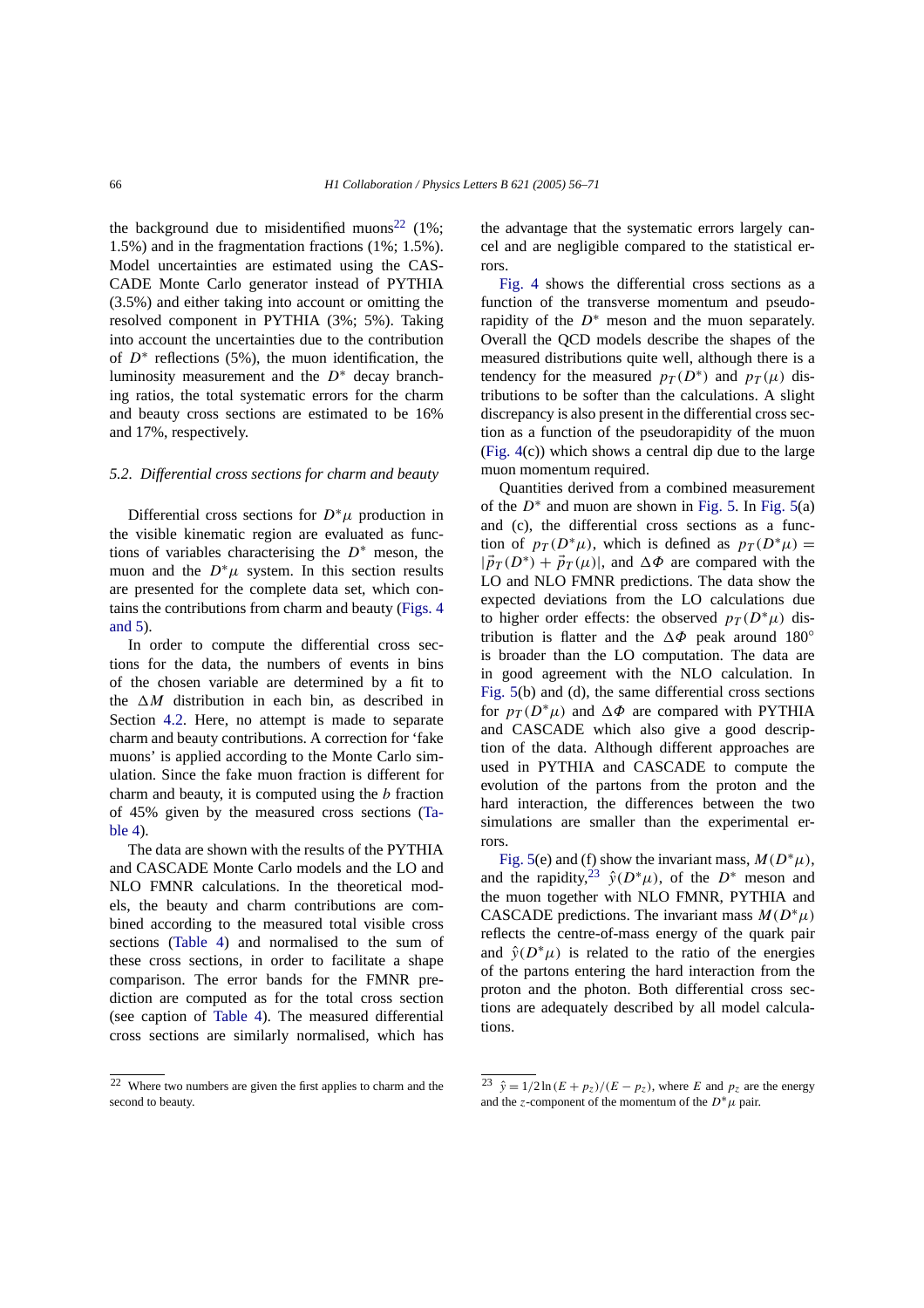<span id="page-12-0"></span>

# **CHARM AND BEAUTY**

Fig. 4. Normalised differential *D*∗*µ* cross sections as functions of the transverse momenta and the pseudorapidities of muons (a), (c) and *D*∗ mesons (b), (d). The data (points) are compared with the prediction of the NLO calculation FMNR and the LO-ME+PS QCD models PYTHIA and CASCADE. A beauty fraction of 45% as obtained from the measured cross sections is used in the calculations. The error bands for FMNR are obtained as described in [Table 4.](#page-10-0) The PYTHIA *b* quark contribution is indicated separately. The experimental systematic uncertainties for the normalised distributions are negligible compared to the statistical errors.

# *5.3. Results for a charm dominated 'quark–antiquark tag' sample*

The cross sections in the previous section refer to the complete data set including events from region III in which both  $D^*$  and muon originate from the same *b* quark. Since this leads to a dilution of the correlation of quantities characterising the quark pair and the measured  $D^*\mu$  pair, results for a smaller sample are given here, where both the heavy quark and the antiquark are tagged by either a *D*∗ or a muon ('quark antiquark tag'). This is possible in correlation region

IV ( $\Delta \Phi > 90^\circ$  and  $Q(D^*) \neq Q(\mu)$ ). This region (see [Fig. 1\)](#page-5-0) is dominated by  $c\bar{c}$  pairs: the  $b\bar{b}$  contribution is 18% according to the two-dimensional fit. Due to migrations from correlation region III, approximately half of the  $b\bar{b}$  contribution is due to  $b \to D^*\mu$  events in which the  $D^*\mu$  pair comes from the same *b* quark (according to the PYTHIA simulation). A visible cross section of  $\sigma_{2q} = 263 \pm 48 \pm 36$  pb is measured<sup>24</sup> after

<sup>&</sup>lt;sup>24</sup> The index '2*q*' is used for the cross sections in this section to distinguish them from those in the previous section.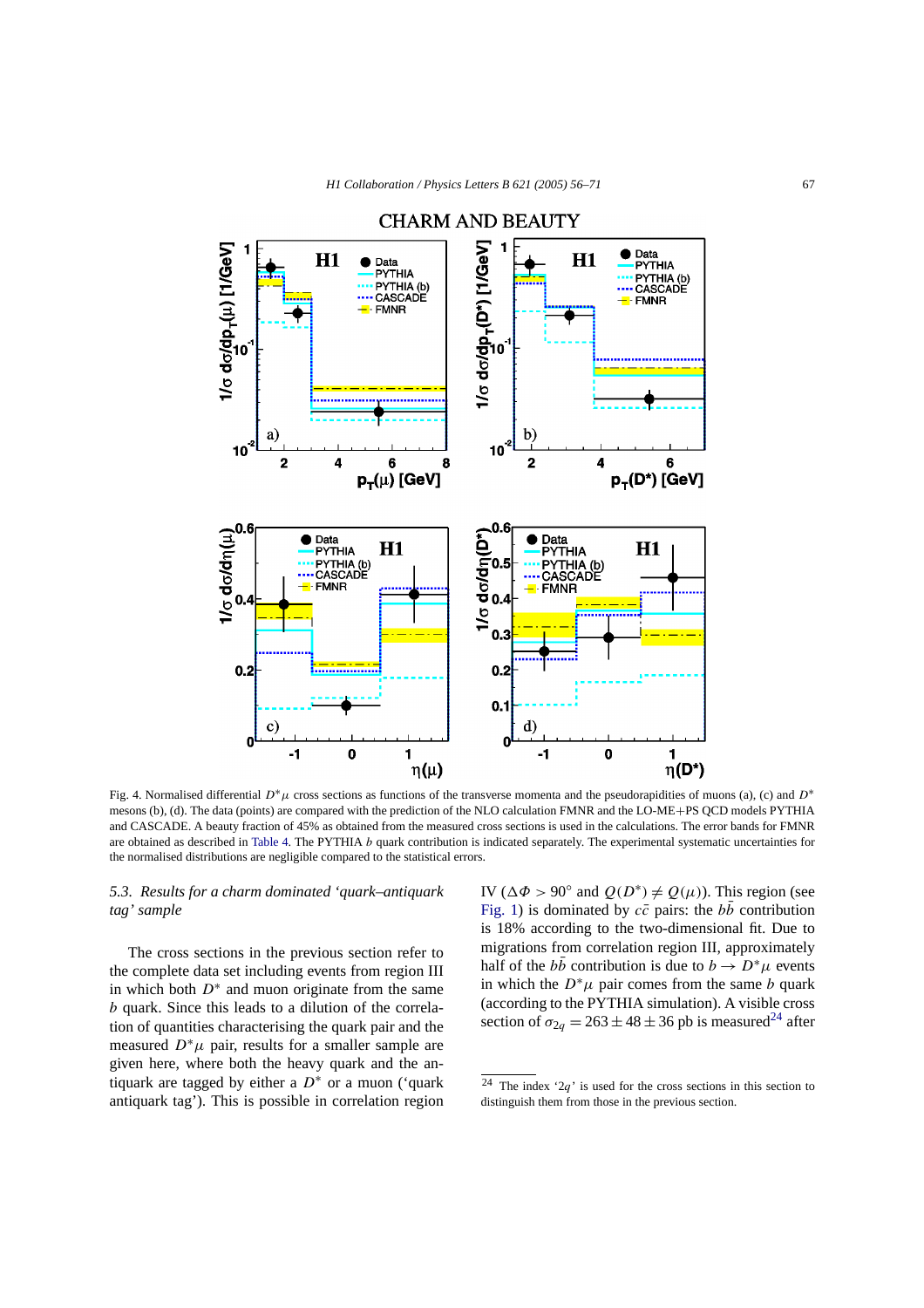<span id="page-13-0"></span>

Fig. 5. Normalised differential  $D^*\mu$  cross sections for (a), (b) the transverse momentum  $p_T(D^*\mu)$ , (c), (d) the azimuthal angle difference  $\Delta \Phi$ , (e) the invariant mass *M(D*<sup>\*</sup>*µ)* and (f) the rapidity  $\hat{y}(D^*\mu)$  of the *D*<sup>\*</sup>*µ*-pairs. The data are compared to the prediction of the LO and NLO calculations FMNR (a), (c), (e), (f) and to the Monte Carlo models PYTHIA and CASCADE (b), (d), (e), (f). The error bands for FMNR are obtained as described in [Table 4.](#page-10-0) A beauty fraction of 45% as obtained from the measured cross sections is used in the calculations. The FMNR (a), (c) and PYTHIA (b), (d), (e), (f) *b* quark contributions are indicated separately. The experimental systematic uncertainties for the normalised distributions are negligible compared to the statistical errors.

subtracting this fraction, while  $264^{+148}_{-50}$  pb is expected from the FMNR calculations.

In this data sample, the correlation of kinematic quantities reconstructed using the  $D^*$  meson and the

muon to those of the quark pairs is good for  $x_g$  and  $\hat{y}(D^*\mu)$ , while it is weaker for  $p_T(D^*\mu)$ . Here  $x_g$  is the fraction of the proton energy carried by the gluon in the hard interaction, which is approximated by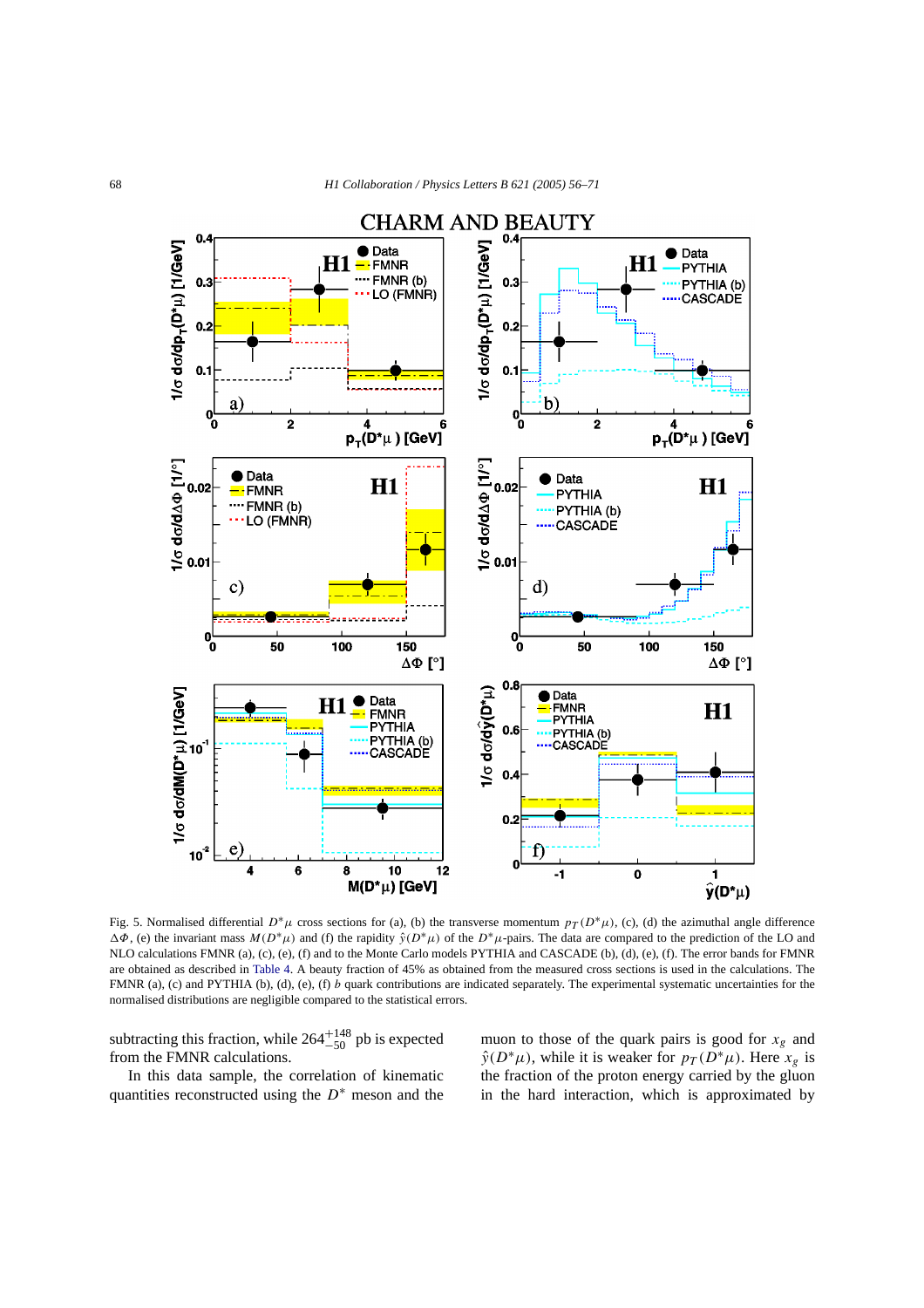

# **QUARK ANTIQUARK TAG**

Fig. 6. Normalised differential *D*∗*µ* cross sections for a 'quark antiquark tag', charm dominated sample (approximately 10% *bb*¯ quark contamination), where the  $D^*$  and the  $\mu$  originate from different quarks. The data and predictions of the LO and NLO calculation FMNR and of the Monte Carlo generators PYTHIA and CASCADE are shown. The error bands for FMNR are obtained as described in [Table 4.](#page-10-0) In (c) the resolved excitation component of PYTHIA is indicated separately. The experimental systematic uncertainties for the normalised distributions are negligible compared to the statistical errors.

 $x_g^{\text{obs}} = (M(D^*\mu))^2 / ys$ . The normalised differential cross section for  $x_g^{\text{obs}}(D^*\mu)$  is shown in Fig. 6(a). All QCD calculations (FMNR to LO and NLO, PYTHIA and CASCADE) give a reasonable description of the data. Fig. 6(b) and (c) show the  $p_T(D^*\mu)$  and  $\hat{y}(D^*\mu)$ distributions of the  $D^*\mu$  pair, respectively, with the same model calculations. The LO FMNR prediction for  $p_T(D^*\mu)$  is again too soft, as observed for the total sample [\(Fig. 5\(](#page-13-0)a)), while the NLO FMNR prediction fits the data well. Although this sample should be

sensitive to any transverse momentum of the incoming gluon, the differences between PYTHIA (collinear factorisation) and CASCADE  $(k<sub>t</sub>$  factorisation) are small in the kinematic region studied.

# **6. Conclusion**

A measurement of  $c\bar{c}$  and  $b\bar{b}$  photoproduction cross sections using the H1 detector at HERA has been presented. For the majority of events both heavy quarks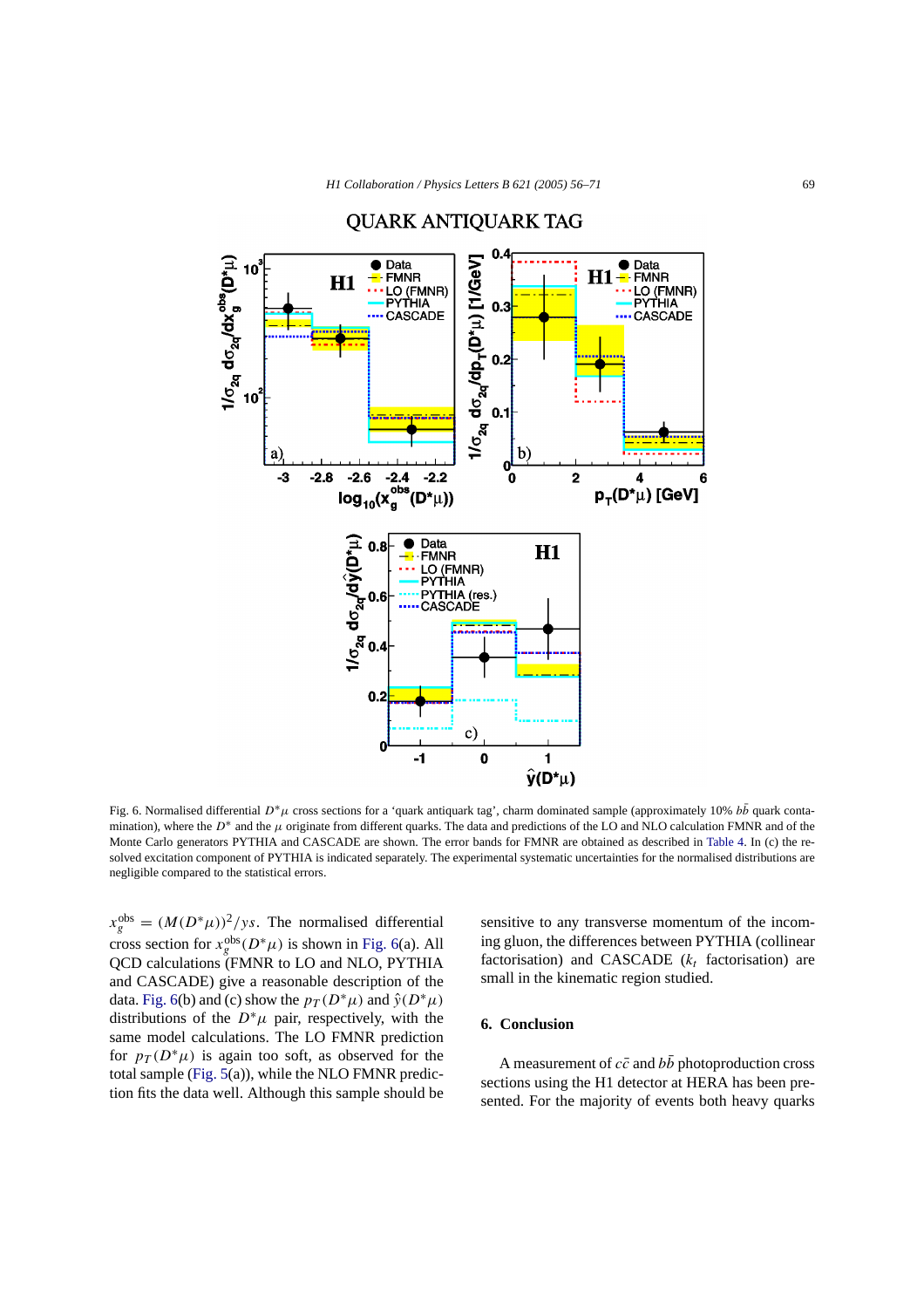<span id="page-15-0"></span>are tagged using a *D*∗ meson and a muon as signatures. The separation of the charm and beauty contributions is possible due to the different correlations between the charges and angles between the *D*∗ meson and the muon. The measured total cross section for charm in the visible kinematic region is in agreement with the NLO QCD prediction, while the beauty cross section is higher than predicted. The kinematic region of the latter is characterised by lower *bb* centre-of-mass energies than in most previous analyses, which require high momentum jets. Comparisons of the shapes of the measured differential distributions with OCD calculations including higher order effects show general agreement. Effects beyond the LO approximation are directly observed. In the kinematic region studied, effects due to  $k_t$  factorisation, as implemented in CASCADE, are found to be small compared to the experimental errors.

#### **Acknowledgements**

We are grateful to the HERA machine group whose outstanding efforts have made this experiment possible. We thank the engineers and technicians for their work in constructing and maintaining the H1 detector, our funding agencies for financial support, the DESY technical staff for continual assistance and the DESY directorate for support and for the hospitality which they extend to the non-DESY members of the collaboration.

# **References**

- [1] H1 Collaboration, A. Aktas, et al., Eur. Phys. J. C 38 (2005) 447, hep-ex/0408149.
- [2] H1 Collaboration, C. Adloff, et al., Phys. Lett. B 528 (2002) 199, hep-ex/0108039.
- [3] H1 Collaboration, C. Adloff, et al., Nucl. Phys. B 545 (1999) 21, hep-ex/9812023.
- [4] H1 Collaboration, S. Aid, et al., Nucl. Phys. B 472 (1996) 32, hep-ex/9604005.
- [5] ZEUS Collaboration, S. Chekanov, et al., Phys. Rev. D 69 (2004) 012004, hep-ex/0308068.
- [6] ZEUS Collaboration, S. Chekanov, et al., Phys. Lett. B 565 (2003) 87, hep-ex/0302025.
- [7] ZEUS Collaboration, J. Breitweg, et al., Phys. Lett. B 481 (2000) 213, hep-ex/0003018.
- [8] ZEUS Collaboration, J. Breitweg, et al., Eur. Phys. J. C 12 (2000) 35, hep-ex/9908012.
- [9] ZEUS Collaboration, J. Breitweg, et al., Eur. Phys. J. C 6 (1999) 67, hep-ex/9807008.
- [10] ZEUS Collaboration, J. Breitweg, et al., Phys. Lett. B 407 (1997) 402, hep-ex/9706009.
- [11] ZEUS Collaboration, J. Breitweg, et al., Phys. Lett. B 401 (1997) 192, hep-ex/9704011.
- [12] H1 Collaboration, A. Aktas, et al., DESY-05-004 hepex/0502010, Eur. Phys. J. C, submitted for publication.
- [13] H1 Collaboration, A. Aktas, et al., DESY-04-209 hepex/0411046, Eur. Phys. J. C, submitted for publication.
- [14] H1 Collaboration, C. Adloff, et al., Phys. Lett. B 467 (1999) 156, hep-ex/9909029; H1 Collaboration, C. Adloff, et al., Phys. Lett. B 518 (2001) 331, Erratum.
- [15] ZEUS Collaboration, S. Chekanov, et al., Phys. Rev. D 70 (2004) 012008, hep-ex/0312057.
- [16] ZEUS Collaboration, S. Chekanov, et al., Phys. Lett. B 599 (2004) 173, hep-ex/0405069.
- [17] ZEUS Collaboration, J. Breitweg, et al., Eur. Phys. J. C 18 (2001) 625, hep-ex/0011081.
- [18] T. Sjöstrand, Comput. Phys. Commun. 82 (1994) 74; T. Sjöstrand, et al., Comput. Phys. Commun. 135 (2001) 238, hep-ph/0010017.
- [19] H. Jung, G.P. Salam, Eur. Phys. J. C 19 (2001) 351, hepph/0012143; H. Jung, Comput. Phys. Commun. 143 (2002) 100, hepph/0109102; M. Hansson, H. Jung, in: Proceedings of DIS 2003, St. Petersburg, Russia, 23–27 April 2003, hep-ph/0309009.
- [20] V.N. Gribov, L.N. Lipatov, Yad. Fiz. 15 (1972) 781, Sov. J. Nucl. Phys. 15 (1972) 438; G. Altarelli, G. Parisi, Nucl. Phys. B 126 (1977) 298; Y.L. Dokshitzer, Sov. Phys. JETP 46 (1977) 641, Zh. Eksp. Teor. Fiz. 73 (1977) 1216.
- [21] E. Norrbin, T. Sjöstrand, Eur. Phys. J. C 17 (2000) 137, hepph/0005110.
- [22] M. Ciafaloni, Nucl. Phys. B 296 (1988) 49; S. Catani, F. Fiorani, G. Marchesini, Phys. Lett. B 234 (1990) 339.
- [23] C. Peterson, D. Schlatter, I. Schmitt, P.M. Zerwas, Phys. Rev. D 27 (1983) 105.
- [24] R. Brun, et al., CERN-DD/EE/84-1.
- [25] S. Frixione, P. Nason, G. Ridolfi, Nucl. Phys. B 454 (1995) 3, hep-ph/9506226.
- [26] S. Frixione, M.L. Mangano, P. Nason, G. Ridolfi, Phys. Lett. B 348 (1995) 633, hep-ph/9412348.
- [27] OPAL Collaboration, K. Ackerstaff, et al., Eur. Phys. J. C 1 (1998) 439, hep-ex/9708021.
- [28] Particle Data Group Collaboration, K. Hagiwara, et al., Phys. Rev. D 66 (2002) 010001.
- [29] P. Nason, C. Oleari, Nucl. Phys. B 565 (2000) 245, hepph/9903541.
- [30] CTEQ Collaboration, H.L. Lai, et al., Eur. Phys. J. C 12 (2000) 375, hep-ph/9903282.
- [31] M. Glück, E. Reya, A. Vogt, Phys. Rev. D 45 (1992) 3986;